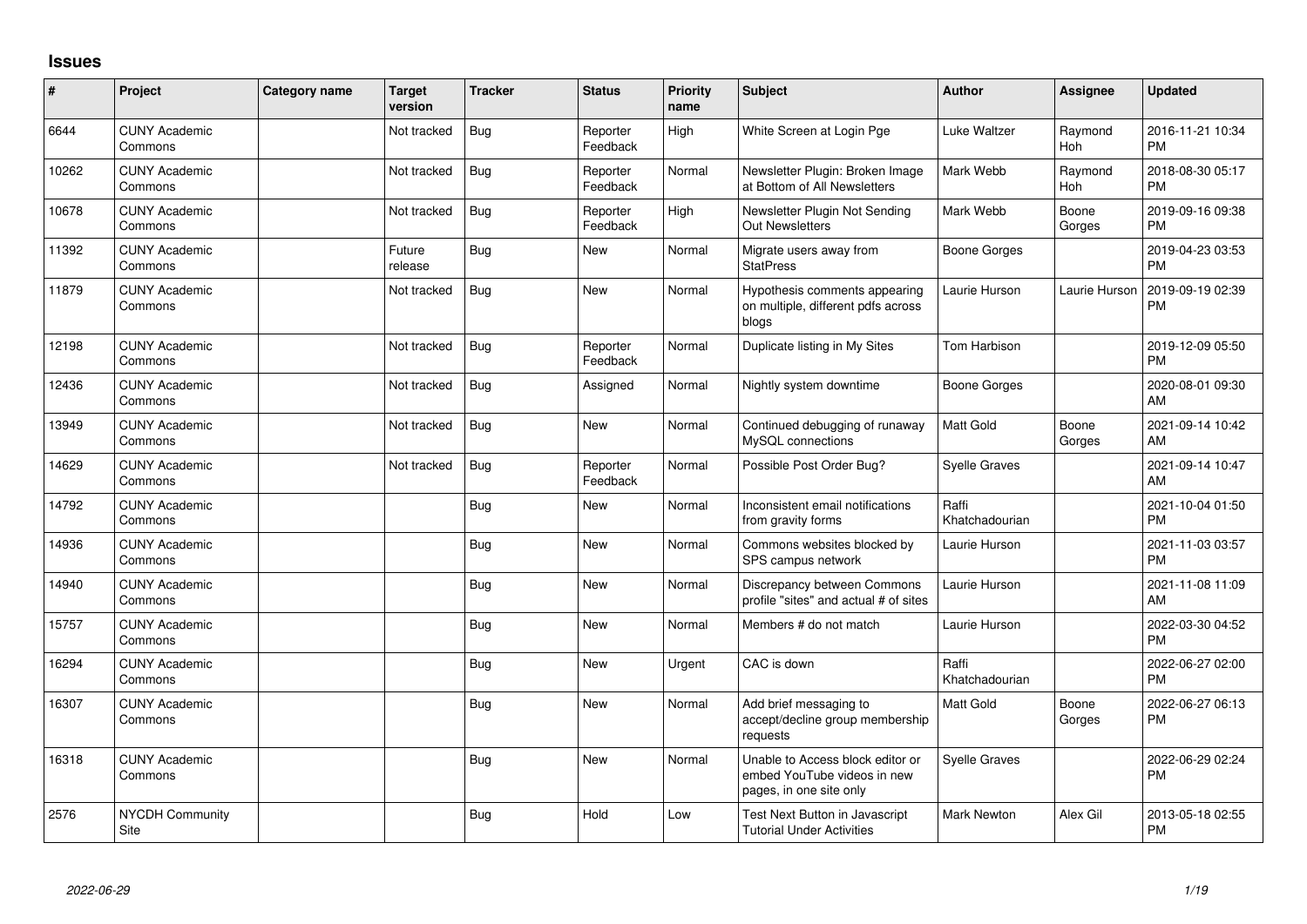| #     | Project                         | <b>Category name</b>       | <b>Target</b><br>version | <b>Tracker</b> | <b>Status</b>        | <b>Priority</b><br>name | <b>Subject</b>                                                                            | <b>Author</b>    | <b>Assignee</b>     | <b>Updated</b>                |
|-------|---------------------------------|----------------------------|--------------------------|----------------|----------------------|-------------------------|-------------------------------------------------------------------------------------------|------------------|---------------------|-------------------------------|
| 2618  | <b>NYCDH Community</b><br>Site  |                            |                          | Bug            | Assigned             | Low                     | Mark blogs as spam when created   Matt Gold<br>by users marked as spam                    |                  | Boone<br>Gorges     | 2013-06-09 11:38<br><b>PM</b> |
| 8992  | <b>NYCDH Community</b><br>Site  |                            |                          | Bug            | Assigned             | Normal                  | Multiple RBE error reports                                                                | <b>Matt Gold</b> | Raymond<br>Hoh      | 2017-12-11 05:43<br><b>PM</b> |
| 4972  | <b>CUNY Academic</b><br>Commons | Analytics                  | Not tracked              | <b>Bug</b>     | <b>New</b>           | Normal                  | Newsletter Analytics                                                                      | Stephen Real     | Matt Gold           | 2015-12-09 12:54<br><b>PM</b> |
| 7022  | <b>CUNY Academic</b><br>Commons | Announcements              | Future<br>release        | Bug            | <b>New</b>           | Normal                  | Sitewide announcements should<br>be displayed on, and dismissable<br>from, mapped domains | Boone Gorges     | Boone<br>Gorges     | 2018-03-22 10:18<br>AM        |
| 5691  | <b>CUNY Academic</b><br>Commons | <b>Blogs (BuddyPress)</b>  | Future<br>release        | Bug            | Assigned             | High                    | Differing numbers on Sites display                                                        | <b>Matt Gold</b> | Raymond<br>Hoh      | 2016-06-13 01:37<br><b>PM</b> |
| 11243 | <b>CUNY Academic</b><br>Commons | BuddyPress (misc)          | Future<br>release        | Bug            | <b>New</b>           | Normal                  | Audit bp-custom.php                                                                       | Raymond Hoh      | Raymond<br>Hoh      | 2022-04-26 11:59<br>AM        |
| 9060  | <b>CUNY Academic</b><br>Commons | Commons In A Box           | Not tracked              | Bug            | Hold                 | Normal                  | Problems with CBox image library<br>/ upload                                              | Lisa Rhody       | Raymond<br>Hoh      | 2018-01-10 03:26<br><b>PM</b> |
| 11556 | <b>CUNY Academic</b><br>Commons | Courses                    | Not tracked              | Bug            | Reporter<br>Feedback | Normal                  | Instructor name given in course<br>listing                                                | Tom Harbison     |                     | 2019-06-25 04:12<br><b>PM</b> |
| 12438 | <b>CUNY Academic</b><br>Commons | Courses                    | Not tracked              | <b>Bug</b>     | New                  | Normal                  | Site appearing twice                                                                      | Laurie Hurson    | Boone<br>Gorges     | 2020-02-18 01:34<br><b>PM</b> |
| 16199 | <b>CUNY Academic</b><br>Commons | Directories                | 2.0.3                    | <b>Bug</b>     | <b>New</b>           | Normal                  | Removed "Semester" Filter from<br><b>Courses Directory</b>                                | Laurie Hurson    | Boone<br>Gorges     | 2022-06-29 11:32<br>AM        |
| 14496 | <b>CUNY Academic</b><br>Commons | Domain Mapping             | Future<br>release        | Bug            | New                  | Normal                  | Mapped domain SSO uses<br>third-party cookies                                             | Raymond Hoh      | Raymond<br>Hoh      | 2021-05-24 04:03<br><b>PM</b> |
| 9979  | <b>CUNY Academic</b><br>Commons | <b>Email Notifications</b> | Not tracked              | <b>Bug</b>     | Reporter<br>Feedback | Normal                  | Reports of slow email activation<br>emails                                                | <b>Matt Gold</b> | Boone<br>Gorges     | 2018-08-29 09:40<br><b>PM</b> |
| 11971 | <b>CUNY Academic</b><br>Commons | <b>Email Notifications</b> | Future<br>release        | Bug            | Reporter<br>Feedback | Low                     | Pictures obscured in emailed post<br>notifications                                        | Marilyn Weber    | Raymond<br>Hoh      | 2019-11-21 01:14<br><b>PM</b> |
| 4438  | <b>CUNY Academic</b><br>Commons | Events                     | Future<br>release        | Bug            | Assigned             | Normal                  | Events Calendar - Export<br><b>Recurring Events</b>                                       | scott voth       | Daniel Jones        | 2016-05-23 04:25<br><b>PM</b> |
| 6749  | <b>CUNY Academic</b><br>Commons | Events                     | Future<br>release        | Bug            | New                  | Low                     | BPEO iCal request can trigger<br>very large number of DB queries                          | Boone Gorges     | Raymond<br>Hoh      | 2016-11-15 10:09<br><b>PM</b> |
| 5317  | <b>CUNY Academic</b><br>Commons | Group Blogs                | Not tracked              | Bug            | Reporter<br>Feedback | Normal                  | Notifications of New Post Didn't<br>Come                                                  | Luke Waltzer     | Samantha<br>Raddatz | 2016-03-21 10:41<br><b>PM</b> |
| 5268  | <b>CUNY Academic</b><br>Commons | Group Forums               | Future<br>release        | Bug            | Assigned             | Normal                  | Long-time to post to multiple<br>groups                                                   | Luke Waltzer     | Daniel Jones        | 2016-09-07 06:31<br><b>PM</b> |
| 7928  | <b>CUNY Academic</b><br>Commons | Group Forums               | Not tracked              | Bug            | New                  | Normal                  | Duplicate Forum post                                                                      | Luke Waltzer     | Raymond<br>Hoh      | 2017-04-11 09:27<br><b>PM</b> |
| 9835  | <b>CUNY Academic</b><br>Commons | Group Forums               | Future<br>release        | Bug            | Assigned             | Normal                  | add a "like" function?                                                                    | Marilyn Weber    | <b>Erik Trainer</b> | 2018-06-05 01:49<br><b>PM</b> |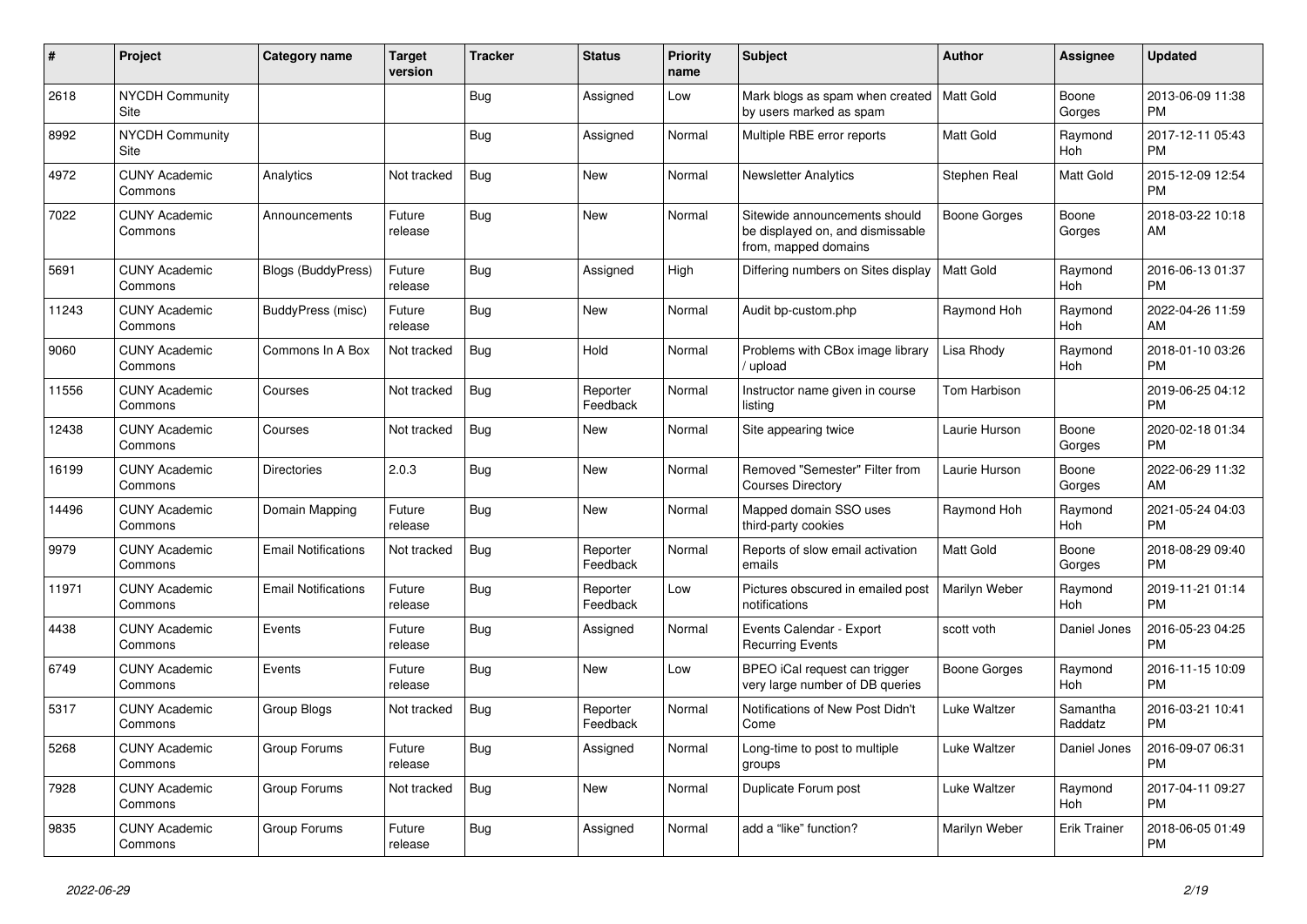| $\#$  | Project                         | <b>Category name</b>    | <b>Target</b><br>version | <b>Tracker</b> | <b>Status</b>        | <b>Priority</b><br>name | <b>Subject</b>                                                              | <b>Author</b>           | <b>Assignee</b> | <b>Updated</b>                |
|-------|---------------------------------|-------------------------|--------------------------|----------------|----------------------|-------------------------|-----------------------------------------------------------------------------|-------------------------|-----------------|-------------------------------|
| 13328 | <b>CUNY Academic</b><br>Commons | Group Forums            | Not tracked              | <b>Bug</b>     | Reporter<br>Feedback | Normal                  | cross-posting in two related<br>groups                                      | Marilyn Weber           | Raymond<br>Hoh  | 2020-09-15 10:39<br><b>PM</b> |
| 13457 | <b>CUNY Academic</b><br>Commons | Group Forums            | 2.0.3                    | Bug            | New                  | High                    | Forum post not sending<br>notifications                                     | Filipa Calado           | Raymond<br>Hoh  | 2022-06-29 11:32<br>AM        |
| 3419  | <b>CUNY Academic</b><br>Commons | Group Invitations       | 1.6.14                   | Bug            | Testing<br>Required  | Normal                  | Neatening the display of<br>messages on group requests                      | Matt Gold               | Boone<br>Gorges | 2014-09-01 09:29<br><b>PM</b> |
| 6995  | <b>CUNY Academic</b><br>Commons | Home Page               | Not tracked              | Bug            | Assigned             | Normal                  | member filter on homepage not<br>workina                                    | Matt Gold               | Raymond<br>Hoh  | 2016-12-11 09:46<br><b>PM</b> |
| 4535  | <b>CUNY Academic</b><br>Commons | My Commons              | Future<br>release        | Bug            | New                  | Low                     | My Commons filter issue                                                     | scott voth              | Raymond<br>Hoh  | 2015-09-01 11:17<br>AM        |
| 8440  | <b>CUNY Academic</b><br>Commons | Onboarding              | Not tracked              | Bug            | New                  | Normal                  | Create Test Email Accounts for<br><b>Onboarding Project</b>                 | Stephen Real            | Stephen Real    | 2017-08-01 09:49<br><b>PM</b> |
| 10794 | <b>CUNY Academic</b><br>Commons | Performance             | Not tracked              | Bug            | <b>New</b>           | Normal                  | Memcached connection<br>occasionally breaks                                 | Boone Gorges            | Boone<br>Gorges | 2018-12-06 03:30<br><b>PM</b> |
| 14908 | <b>CUNY Academic</b><br>Commons | Performance             |                          | <b>Bug</b>     | <b>New</b>           | Normal                  | Stale object cache on cdev                                                  | Raymond Hoh             | Boone<br>Gorges | 2021-12-07 09:45<br>AM        |
| 15242 | <b>CUNY Academic</b><br>Commons | Performance             | Not tracked              | Bug            | Reporter<br>Feedback | Normal                  | Slugist site                                                                | Raffi<br>Khatchadourian | Boone<br>Gorges | 2022-02-07 11:14<br>AM        |
| 5827  | <b>CUNY Academic</b><br>Commons | <b>Public Portfolio</b> | Future<br>release        | Bug            | Assigned             | Normal                  | Academic Interests square bracket<br>links not working                      | scott voth              | Chris Stein     | 2016-08-11 11:59<br><b>PM</b> |
| 6671  | <b>CUNY Academic</b><br>Commons | Reply By Email          | Not tracked              | Bug            | Assigned             | Normal                  | "Post too often" RBE error<br>message                                       | Matt Gold               | Raymond<br>Hoh  | 2016-11-11 09:55<br>AM        |
| 8991  | <b>CUNY Academic</b><br>Commons | Reply By Email          | Not tracked              | Bug            | Hold                 | Normal                  | RBE duplicate email message<br>issue                                        | Matt Gold               | Raymond<br>Hoh  | 2018-02-18 08:53<br><b>PM</b> |
| 13430 | <b>CUNY Academic</b><br>Commons | Reply By Email          | Not tracked              | <b>Bug</b>     | New                  | Normal                  | Delay in RBE                                                                | Luke Waltzer            | Raymond<br>Hoh  | 2020-10-13 11:16<br>AM        |
| 16177 | <b>CUNY Academic</b><br>Commons | Reply By Email          |                          | Bug            | <b>New</b>           | Normal                  | Switch to Inbound mode for RBE                                              | Raymond Hoh             | Raymond<br>Hoh  | 2022-05-30 04:32<br><b>PM</b> |
| 13331 | <b>CUNY Academic</b><br>Commons | Site cloning            | Future<br>release        | Bug            | <b>New</b>           | Normal                  | Combine Site Template and Clone<br>operations                               | Boone Gorges            | Jeremy Felt     | 2021-11-19 12:39<br><b>PM</b> |
| 5282  | <b>CUNY Academic</b><br>Commons | Social Paper            | Future<br>release        | Bug            | New                  | Normal                  | Replying via email directs to paper<br>but not individual comment.          | Marilyn Weber           | Raymond<br>Hoh  | 2016-03-02 01:48<br><b>PM</b> |
| 5488  | <b>CUNY Academic</b><br>Commons | Social Paper            | Future<br>release        | Bug            | New                  | Normal                  | Add a "last edited by" field to<br>Social Paper group directories           | Boone Gorges            |                 | 2016-04-21 10:05<br><b>PM</b> |
| 7663  | <b>CUNY Academic</b><br>Commons | Social Paper            | Future<br>release        | Bug            | <b>New</b>           | Normal                  | Social Paper notifications not<br>formatted correctly on secondary<br>sites | Boone Gorges            | Boone<br>Gorges | 2018-04-16 03:52<br><b>PM</b> |
| 7981  | <b>CUNY Academic</b><br>Commons | Social Paper            | Future<br>release        | <b>Bug</b>     | <b>New</b>           | Normal                  | Social Paper comments should<br>not go to spam                              | Luke Waltzer            | Boone<br>Gorges | 2018-04-16 03:52<br><b>PM</b> |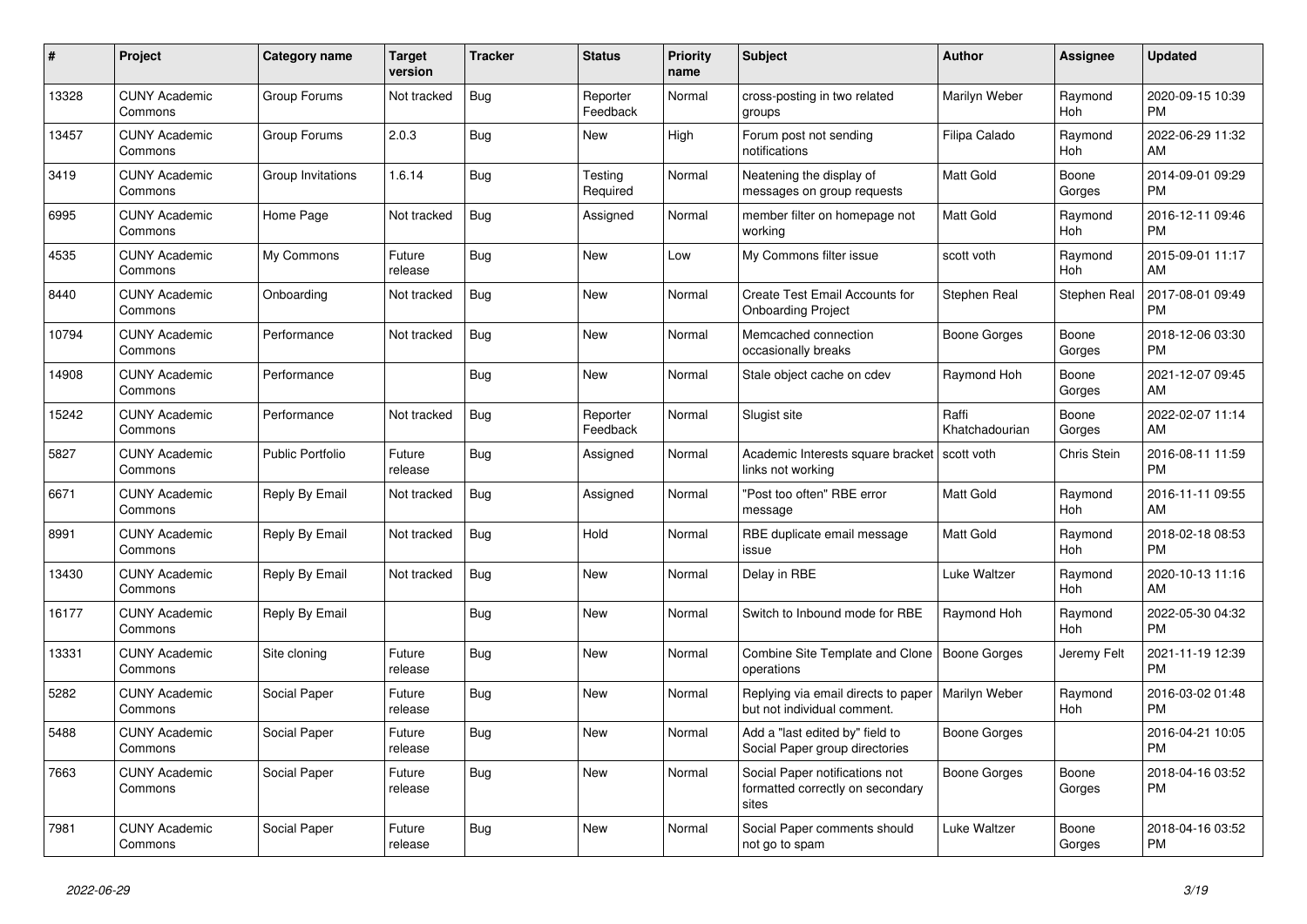| #     | <b>Project</b>                  | Category name            | <b>Target</b><br>version | <b>Tracker</b> | <b>Status</b>        | <b>Priority</b><br>name | <b>Subject</b>                                                                                               | <b>Author</b>           | Assignee            | <b>Updated</b>                |
|-------|---------------------------------|--------------------------|--------------------------|----------------|----------------------|-------------------------|--------------------------------------------------------------------------------------------------------------|-------------------------|---------------------|-------------------------------|
| 4661  | <b>CUNY Academic</b><br>Commons | <b>User Experience</b>   | Future<br>release        | Bug            | Assigned             | Normal                  | <b>Simplify Events text</b>                                                                                  | Matt Gold               | Samantha<br>Raddatz | 2015-10-02 09:06<br><b>PM</b> |
| 8675  | <b>CUNY Academic</b><br>Commons | User Onboarding          | Future<br>release        | Bug            | Reporter<br>Feedback | Low                     | Add new User search screen calls<br>for the input of email address but<br>doesn't work with one              | Paul Hebert             | Boone<br>Gorges     | 2017-10-11 11:17<br>AM        |
| 14483 | <b>CUNY Academic</b><br>Commons | WordPress - Media        | Not tracked              | Bug            | Reporter<br>Feedback | Normal                  | Wordpress PDF Embed Stopped<br>Working after JITP Media Clone                                                | Patrick DeDauw          | Boone<br>Gorges     | 2021-05-20 01:51<br><b>PM</b> |
| 2167  | <b>CUNY Academic</b><br>Commons | WordPress (misc)         | Future<br>release        | Bug            | Assigned             | Normal                  | <b>CAC-Livestream Plugin Issues</b>                                                                          | Michael Smith           | Dominic<br>Giglio   | 2015-01-02 03:06<br><b>PM</b> |
| 4388  | <b>CUNY Academic</b><br>Commons | WordPress (misc)         | Future<br>release        | Bug            | Assigned             | Normal                  | Repeated request for<br>authentication.                                                                      | Alice.Lynn<br>McMichael | Raymond<br>Hoh      | 2015-08-11 07:35<br><b>PM</b> |
| 6755  | <b>CUNY Academic</b><br>Commons | WordPress (misc)         | Future<br>release        | <b>Bug</b>     | <b>New</b>           | Normal                  | Cannot Deactivate Plugin                                                                                     | Laura Kane              |                     | 2016-11-16 01:12<br><b>PM</b> |
| 9346  | <b>CUNY Academic</b><br>Commons | WordPress (misc)         | Not tracked              | <b>Bug</b>     | <b>New</b>           | Normal                  | Clone cetls.bmcc.cuny.edu for<br>development                                                                 | Owen Roberts            | Raymond<br>Hoh      | 2018-03-06 05:35<br><b>PM</b> |
| 10040 | <b>CUNY Academic</b><br>Commons | WordPress (misc)         | Not tracked              | Bug            | Reporter<br>Feedback | Normal                  | User doesn't see full list of themes                                                                         | <b>Matt Gold</b>        | Boone<br>Gorges     | 2018-07-25 10:12<br>AM        |
| 11024 | <b>CUNY Academic</b><br>Commons | WordPress (misc)         | Future<br>release        | Bug            | <b>New</b>           | Normal                  | Subsites should not show "you<br>should update your .htaccess<br>now" notice after permalink setting<br>save | Boone Gorges            |                     | 2019-01-28 01:35<br><b>PM</b> |
| 14113 | <b>CUNY Academic</b><br>Commons | WordPress (misc)         | Future<br>release        | <b>Bug</b>     | Hold                 | Normal                  | Block Editor Not Working on this<br>page - Json error                                                        | scott voth              | Boone<br>Gorges     | 2021-03-05 11:01<br>AM        |
| 16245 | <b>CUNY Academic</b><br>Commons | WordPress (misc)         |                          | <b>Bug</b>     | Reporter<br>Feedback | Normal                  | Save Button missing on<br>WordPress Profile page                                                             | scott voth              | Raymond<br>Hoh      | 2022-06-16 03:09<br><b>PM</b> |
| 16255 | <b>CUNY Academic</b><br>Commons | WordPress (misc)         |                          | Bug            | <b>New</b>           | Normal                  | Need to define 'MULTISITE'<br>constant in wp-config.php                                                      | Raymond Hoh             |                     | 2022-06-19 09:31<br>AM        |
| 3691  | <b>CUNY Academic</b><br>Commons | <b>WordPress Plugins</b> | Future<br>release        | Bug            | <b>New</b>           | Normal                  | <b>WPMU Domain Mapping</b><br>Debugging on cdev                                                              | Raymond Hoh             | Matt Gold           | 2014-12-12 09:04<br>AM        |
| 3939  | <b>CUNY Academic</b><br>Commons | <b>WordPress Plugins</b> | Future<br>release        | Bug            | Hold                 | Normal                  | Activity stream support for<br>Co-Authors Plus plugin                                                        | Raymond Hoh             | Raymond<br>Hoh      | 2015-11-09 06:13<br><b>PM</b> |
| 6356  | <b>CUNY Academic</b><br>Commons | <b>WordPress Plugins</b> | Future<br>release        | Bug            | Reporter<br>Feedback | Low                     | Should Subscribe2 be<br>deprecated?                                                                          | Luke Waltzer            |                     | 2017-03-20 12:20<br><b>PM</b> |
| 9289  | <b>CUNY Academic</b><br>Commons | <b>WordPress Plugins</b> | Future<br>release        | Bug            | Reporter<br>Feedback | Normal                  | Email Users Plugin                                                                                           | Laurie Hurson           | Boone<br>Gorges     | 2018-10-24 12:34<br><b>PM</b> |
| 9515  | <b>CUNY Academic</b><br>Commons | <b>WordPress Plugins</b> | Not tracked              | Bug            | Reporter<br>Feedback | Normal                  | Text to Speech plugin - "More<br>Slowly" checkbox not working                                                | scott voth              | Boone<br>Gorges     | 2018-06-13 02:26<br><b>PM</b> |
| 9926  | <b>CUNY Academic</b><br>Commons | <b>WordPress Plugins</b> | Future<br>release        | Bug            | <b>New</b>           | Normal                  | twitter-mentions-as-comments<br>cron jobs can run long                                                       | Boone Gorges            | Boone<br>Gorges     | 2018-10-24 12:34<br><b>PM</b> |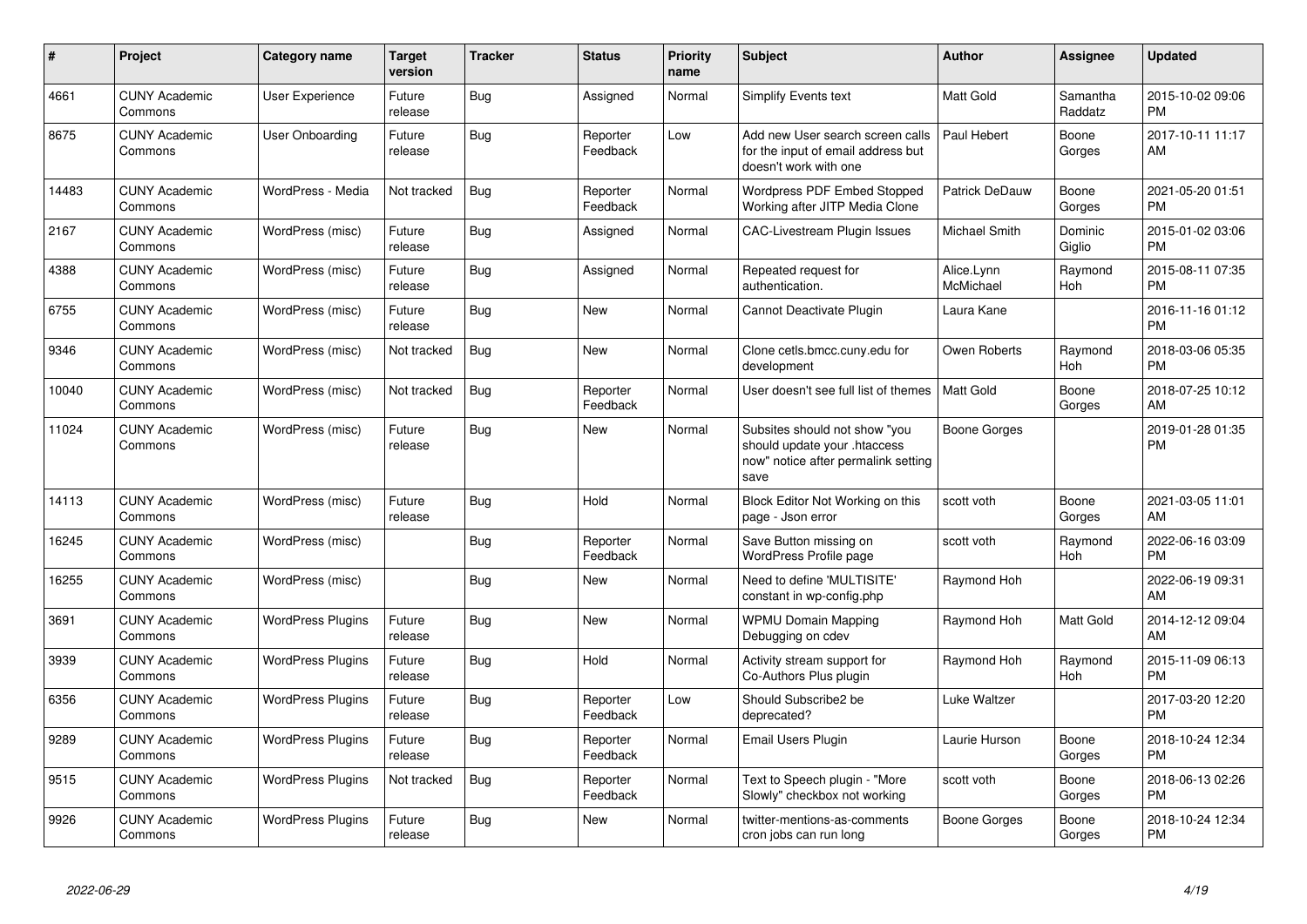| #     | Project                                                                 | <b>Category name</b>     | <b>Target</b><br>version | <b>Tracker</b> | <b>Status</b>        | <b>Priority</b><br>name | <b>Subject</b>                                                                                                                               | <b>Author</b>           | <b>Assignee</b>       | <b>Updated</b>                |
|-------|-------------------------------------------------------------------------|--------------------------|--------------------------|----------------|----------------------|-------------------------|----------------------------------------------------------------------------------------------------------------------------------------------|-------------------------|-----------------------|-------------------------------|
| 11120 | <b>CUNY Academic</b><br>Commons                                         | <b>WordPress Plugins</b> | Not tracked              | Bug            | Reporter<br>Feedback | Normal                  | Events Manager Events Not<br>Showing Up                                                                                                      | Mark Webb               |                       | 2019-02-27 04:10<br><b>PM</b> |
| 11415 | <b>CUNY Academic</b><br>Commons                                         | <b>WordPress Plugins</b> | Not tracked              | Bug            | Reporter<br>Feedback | Normal                  | Blog Subscriptions in Jetpack                                                                                                                | Laurie Hurson           |                       | 2019-05-14 10:34<br>AM        |
| 11649 | <b>CUNY Academic</b><br>Commons                                         | <b>WordPress Plugins</b> | 2.0.3                    | Bug            | In Progress          | Normal                  | CC license displayed on every<br>page                                                                                                        | Gina Cherry             | Raymond<br><b>Hoh</b> | 2022-06-29 11:32<br>AM        |
| 12573 | <b>CUNY Academic</b><br>Commons                                         | <b>WordPress Plugins</b> | Future<br>release        | Bug            | <b>New</b>           | Normal                  | <b>CommentPress Core Issues</b>                                                                                                              | scott voth              |                       | 2020-03-24 04:32<br><b>PM</b> |
| 14987 | <b>CUNY Academic</b><br>Commons                                         | <b>WordPress Plugins</b> | Future<br>release        | Bug            | New                  | Normal                  | Elementor update causes<br>database freeze-up                                                                                                | <b>Boone Gorges</b>     | Boone<br>Gorges       | 2021-11-29 12:02<br><b>PM</b> |
| 15516 | <b>CUNY Academic</b><br>Commons                                         | <b>WordPress Plugins</b> |                          | Bug            | Reporter<br>Feedback | Normal                  | Can't publish or save draft of post<br>on wordpress.com                                                                                      | Raffi<br>Khatchadourian | Raymond<br>Hoh        | 2022-03-02 05:52<br><b>PM</b> |
| 16319 | <b>CUNY Academic</b><br>Commons                                         | <b>WordPress Plugins</b> | 2.0.3                    | <b>Bug</b>     | <b>New</b>           | Normal                  | Request for Events Calendar Pro<br>5.14.2 update                                                                                             | Raymond Hoh             | Raymond<br>Hoh        | 2022-06-29 03:24<br><b>PM</b> |
| 10769 | <b>CUNY Academic</b><br>Commons                                         | <b>WordPress Themes</b>  | Not tracked              | Bug            | Reporter<br>Feedback | Normal                  | 2011 Theme Sidebar                                                                                                                           | Mark Webb               |                       | 2018-12-04 04:09<br><b>PM</b> |
| 12360 | <b>CUNY Academic</b><br>Commons                                         | <b>WordPress Themes</b>  | Not tracked              | Bug            | Reporter<br>Feedback | Normal                  | site just says "DANTE We are<br>currently in maintenance mode,<br>please check back shortly."                                                | Marilyn Weber           |                       | 2020-02-04 12:13<br><b>PM</b> |
| 12062 | AD/O365 Transition<br>from NonMatric to<br><b>Matriculated Students</b> |                          |                          | Feature        | In Progress          | Normal                  | create solution and console<br>project                                                                                                       | Emilio Rodriguez        | Emilio<br>Rodriguez   | 2019-11-12 03:56<br><b>PM</b> |
| 7828  | <b>CUNY Academic</b><br>Commons                                         |                          | Not tracked              | Feature        | Assigned             | Normal                  | Theme Assessment 2017                                                                                                                        | Margaret Galvan         | Margaret<br>Galvan    | 2017-05-02 10:41<br><b>PM</b> |
| 8837  | <b>CUNY Academic</b><br>Commons                                         |                          | Not tracked              | Feature        | Assigned             | Normal                  | Create a form to request info from<br>people requesting premium<br>themes and plugins                                                        | <b>Matt Gold</b>        | Marilyn<br>Weber      | 2017-11-14 03:35<br><b>PM</b> |
| 9908  | <b>CUNY Academic</b><br>Commons                                         |                          | Not tracked              | Feature        | <b>New</b>           | Normal                  | Is it possible to send email<br>updates to users (or an email<br>address not on the list) for only a<br>single page AFTER being<br>prompted? | Michael Shields         | scott voth            | 2018-06-11 01:34<br><b>PM</b> |
| 10368 | <b>CUNY Academic</b><br>Commons                                         |                          | Future<br>release        | Feature        | Assigned             | Normal                  | Use ORCID data to populate<br>academic profile page                                                                                          | Stephen Francoeur       | Boone<br>Gorges       | 2018-09-25 01:53<br><b>PM</b> |
| 11131 | <b>CUNY Academic</b><br>Commons                                         |                          | Future<br>release        | Feature        | Reporter<br>Feedback | Normal                  | Image Annotation Plugins                                                                                                                     | Laurie Hurson           |                       | 2019-02-26 11:33<br>AM        |
| 11517 | <b>CUNY Academic</b><br>Commons                                         |                          | Not tracked              | Feature        | Assigned             | Normal                  | wp-accessibility plugin should not<br>strip 'target=" blank" by default                                                                      | Boone Gorges            | Laurie Hurson         | 2019-09-24 09:57<br>AM        |
| 12911 | <b>CUNY Academic</b><br>Commons                                         |                          | Not tracked              | Feature        | New                  | Normal                  | Block access to xmlrpc.php based<br>on User-Agent                                                                                            | Boone Gorges            | Boone<br>Gorges       | 2020-06-09 05:12<br><b>PM</b> |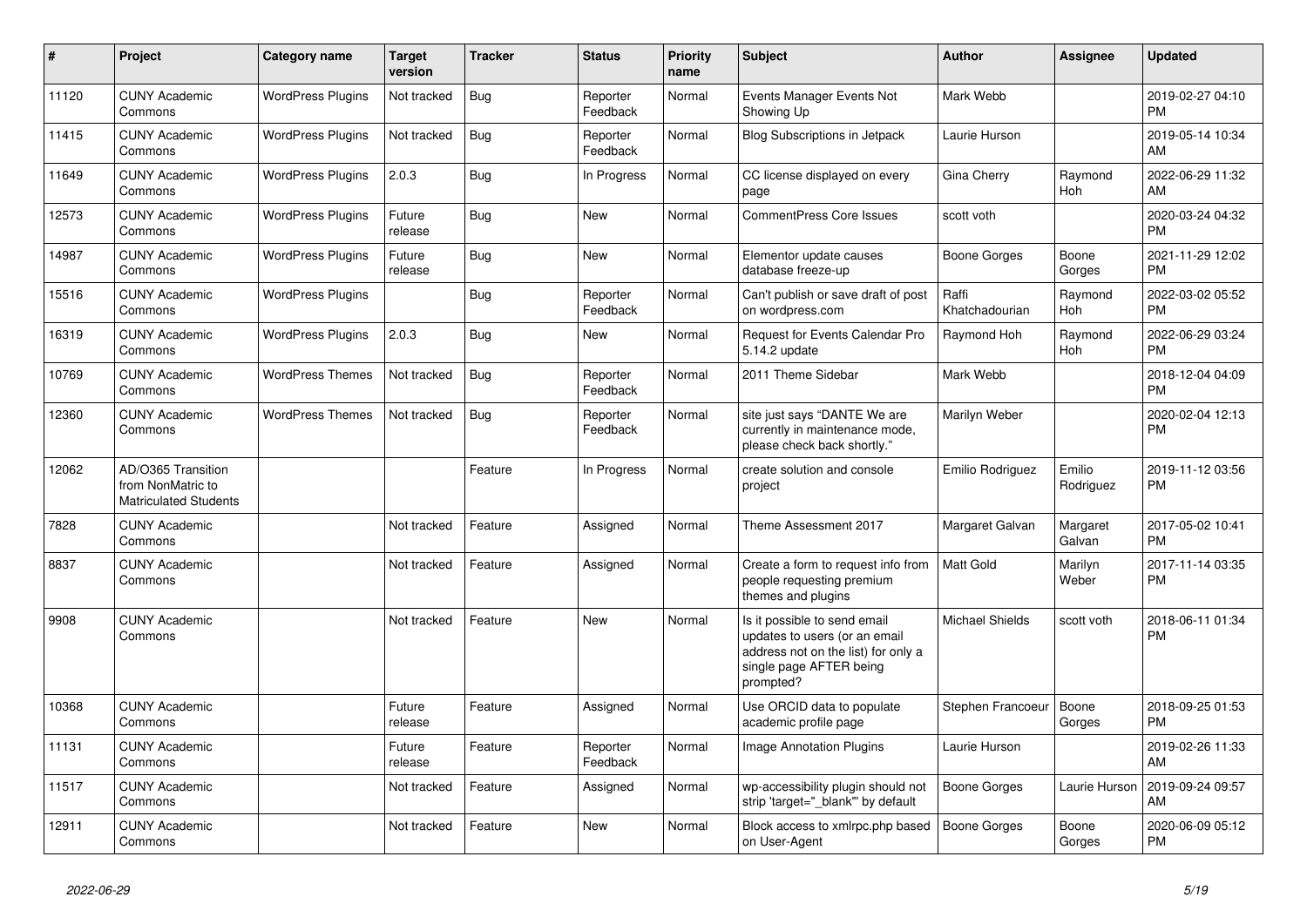| #     | Project                         | <b>Category name</b> | <b>Target</b><br>version | <b>Tracker</b> | <b>Status</b>        | <b>Priority</b><br>name | <b>Subject</b>                                                | <b>Author</b>           | <b>Assignee</b>     | <b>Updated</b>                |
|-------|---------------------------------|----------------------|--------------------------|----------------|----------------------|-------------------------|---------------------------------------------------------------|-------------------------|---------------------|-------------------------------|
| 13912 | <b>CUNY Academic</b><br>Commons |                      | Not tracked              | Feature        | Hold                 | Low                     | posting "missed schedule"                                     | Marilyn Weber           |                     | 2021-02-23 10:46<br>AM        |
| 14394 | <b>CUNY Academic</b><br>Commons |                      | Not tracked              | Feature        | <b>New</b>           | Normal                  | Commons News Site - redesign                                  | scott voth              | scott voth          | 2021-09-14 10:46<br>AM        |
| 15613 | <b>CUNY Academic</b><br>Commons |                      | 2.0.3                    | Feature        | Reporter<br>Feedback | Normal                  | Adding "Passster" plugin                                      | Laurie Hurson           |                     | 2022-06-29 11:32<br>AM        |
| 15883 | <b>CUNY Academic</b><br>Commons |                      | 2.1.0                    | Feature        | <b>New</b>           | Normal                  | Release BPGES update                                          | Boone Gorges            | Boone<br>Gorges     | 2022-05-26 10:39<br>AM        |
| 15923 | <b>CUNY Academic</b><br>Commons |                      | Not tracked              | Feature        | Reporter<br>Feedback | Normal                  | <b>Bellows Plugin Adjustments</b>                             | Laurie Hurson           |                     | 2022-04-20 10:10<br>AM        |
| 16092 | <b>CUNY Academic</b><br>Commons |                      | Future<br>release        | Feature        | Hold                 | Normal                  | Don't show main site in Site<br>search results                | <b>Boone Gorges</b>     | Boone<br>Gorges     | 2022-05-17 03:12<br><b>PM</b> |
| 16290 | <b>CUNY Academic</b><br>Commons |                      |                          | Feature        | Reporter<br>Feedback | Normal                  | Add Table Of Contents Block<br>plug-in                        | Raffi<br>Khatchadourian |                     | 2022-06-24 10:26<br>AM        |
| 11968 | JustPublics@365<br>MediaCamp    |                      |                          | Feature        | <b>New</b>           | Normal                  | Nanoscience Retractable Display<br>Unit                       | Donald Cherry           | Bonnie<br>Eissner   | 2021-02-19 08:50<br>AM        |
| 2571  | <b>NYCDH Community</b><br>Site  |                      |                          | Feature        | Assigned             | Normal                  | Add Google custom search box to<br>homepage                   | <b>Mark Newton</b>      | Raymond<br>Hoh      | 2013-05-18 07:49<br><b>PM</b> |
| 2573  | <b>NYCDH Community</b><br>Site  |                      |                          | Feature        | Reporter<br>Feedback | Normal                  | Add dh nyc twitter list feed to site                          | <b>Mark Newton</b>      | Matt Gold           | 2013-05-16 11:42<br><b>PM</b> |
| 2574  | <b>NYCDH Community</b><br>Site  |                      |                          | Feature        | Assigned             | Normal                  | Add Way to Upload Files to<br>Groups                          | <b>Mark Newton</b>      | Raymond<br>Hoh      | 2013-05-18 07:46<br><b>PM</b> |
| 2577  | <b>NYCDH Community</b><br>Site  |                      |                          | Feature        | Assigned             | Low                     | Investigate Potential to Add Links<br>to the Forum            | <b>Mark Newton</b>      | Alex Gil            | 2013-05-16 09:40<br><b>PM</b> |
| 8900  | <b>CUNY Academic</b><br>Commons | Accessibility        | Future<br>release        | Feature        | Assigned             | Normal                  | Look into tools to enforce<br>accessibility in WP environment | Matt Gold               | Boone<br>Gorges     | 2022-04-26 11:59<br>AM        |
| 8901  | <b>CUNY Academic</b><br>Commons | Accessibility        | Future<br>release        | Feature        | Assigned             | Normal                  | Theme analysis for accessibility                              | <b>Matt Gold</b>        | Boone<br>Gorges     | 2022-04-26 11:59<br>AM        |
| 1460  | <b>CUNY Academic</b><br>Commons | Analytics            | Future<br>release        | Feature        | Assigned             | Normal                  | <b>Update System Report</b>                                   | <b>Brian Foote</b>      | Boone<br>Gorges     | 2015-11-09 06:13<br><b>PM</b> |
| 5581  | <b>CUNY Academic</b><br>Commons | Analytics            | Future<br>release        | Feature        | Assigned             | Normal                  | Explore alternatives to Google<br>Analytics                   | Matt Gold               | Valerie<br>Townsend | 2020-04-17 03:12<br><b>PM</b> |
| 5679  | <b>CUNY Academic</b><br>Commons | Analytics            | Not tracked              | Feature        | New                  | Normal                  | Logged In Users for GA                                        | Valerie Townsend        | Valerie<br>Townsend | 2016-06-11 09:49<br>AM        |
| 4635  | <b>CUNY Academic</b><br>Commons | Authentication       | Future<br>release        | Feature        | <b>New</b>           | Normal                  | Allow non-WP authentication                                   | Boone Gorges            | Sonja Leix          | 2019-03-01 02:05<br><b>PM</b> |
| 9720  | <b>CUNY Academic</b><br>Commons | Authentication       | Future<br>release        | Feature        | <b>New</b>           | Normal                  | The Commons should be an<br>oAuth provider                    | Boone Gorges            |                     | 2019-03-01 02:04<br><b>PM</b> |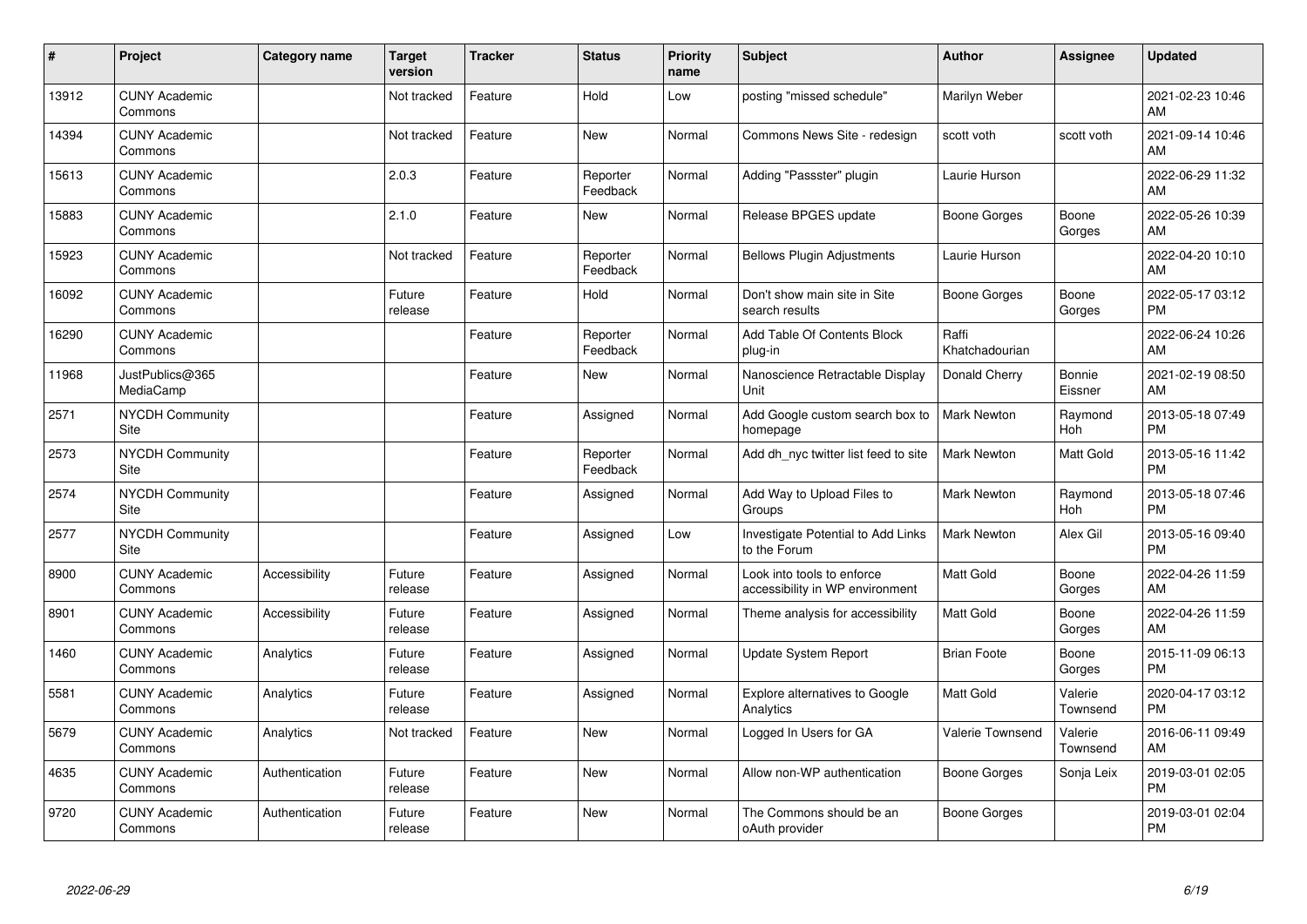| #    | Project                         | Category name             | <b>Target</b><br>version | Tracker | <b>Status</b> | <b>Priority</b><br>name | <b>Subject</b>                                                       | <b>Author</b>       | Assignee            | <b>Updated</b>                |
|------|---------------------------------|---------------------------|--------------------------|---------|---------------|-------------------------|----------------------------------------------------------------------|---------------------|---------------------|-------------------------------|
| 6078 | <b>CUNY Academic</b><br>Commons | <b>Blogs (BuddyPress)</b> | Future<br>release        | Feature | New           | Normal                  | Explore Adding Network Blog<br>Metadata Plugin                       | Luke Waltzer        | Luke Waltzer        | 2016-10-11 10:29<br><b>PM</b> |
| 8835 | <b>CUNY Academic</b><br>Commons | <b>Blogs (BuddyPress)</b> | Future<br>release        | Feature | New           | Normal                  | Extend cuny is shortlinks to sites                                   | Luke Waltzer        | Boone<br>Gorges     | 2022-04-26 11:59<br>AM        |
| 8836 | <b>CUNY Academic</b><br>Commons | <b>Blogs (BuddyPress)</b> | Future<br>release        | Feature | Assigned      | Normal                  | Redesign site launch process                                         | Matt Gold           | Boone<br>Gorges     | 2019-10-03 02:49<br><b>PM</b> |
| 58   | <b>CUNY Academic</b><br>Commons | BuddyPress (misc)         | Future<br>release        | Feature | Assigned      | Low                     | Make member search sortable by<br>last name                          | Roberta Brody       | Boone<br>Gorges     | 2010-08-26 02:38<br><b>PM</b> |
| 310  | <b>CUNY Academic</b><br>Commons | BuddyPress (misc)         | Future<br>release        | Feature | Assigned      | Low                     | <b>Friend Request Email</b>                                          | <b>Matt Gold</b>    | Samantha<br>Raddatz | 2015-11-09 05:08<br><b>PM</b> |
| 377  | <b>CUNY Academic</b><br>Commons | BuddyPress (misc)         | Future<br>release        | Feature | Assigned      | Normal                  | Like buttons                                                         | Matt Gold           | Boone<br>Gorges     | 2010-11-16 05:13<br><b>PM</b> |
| 435  | <b>CUNY Academic</b><br>Commons | BuddyPress (misc)         | Future<br>release        | Feature | Assigned      | Normal                  | Include Avatar Images in Forum<br><b>Post Notification Emails</b>    | <b>Matt Gold</b>    | Boone<br>Gorges     | 2010-12-08 12:40<br><b>PM</b> |
| 500  | <b>CUNY Academic</b><br>Commons | BuddyPress (misc)         | Future<br>release        | Feature | Assigned      | Normal                  | <b>Export Group Data</b>                                             | <b>Matt Gold</b>    | Boone<br>Gorges     | 2010-12-19 12:09<br><b>PM</b> |
| 554  | <b>CUNY Academic</b><br>Commons | BuddyPress (misc)         | Future<br>release        | Feature | Assigned      | Normal                  | Add Trackback notifications to<br>site-wide activity feed            | Matt Gold           | Boone<br>Gorges     | 2015-11-09 06:19<br><b>PM</b> |
| 599  | <b>CUNY Academic</b><br>Commons | BuddyPress (misc)         | Future<br>release        | Feature | Assigned      | Normal                  | Consider adding rating plugins for<br><b>BuddyPress/BBPress</b>      | <b>Matt Gold</b>    | Boone<br>Gorges     | 2011-08-22 06:50<br><b>PM</b> |
| 635  | <b>CUNY Academic</b><br>Commons | BuddyPress (misc)         | Future<br>release        | Feature | Assigned      | Normal                  | Big Blue Button -<br>Videoconferencing in Groups and<br><b>Blogs</b> | Matt Gold           | Boone<br>Gorges     | 2011-03-14 03:24<br><b>PM</b> |
| 1423 | <b>CUNY Academic</b><br>Commons | BuddyPress (misc)         | Future<br>release        | Feature | Assigned      | Low                     | Show an avatar for pingback<br>comment activity items                | Boone Gorges        | Tahir Butt          | 2016-10-24 12:03<br><b>PM</b> |
| 2325 | <b>CUNY Academic</b><br>Commons | BuddyPress (misc)         | Future<br>release        | Feature | Assigned      | Low                     | Profile should have separate fields<br>for first/last names          | local admin         | Boone<br>Gorges     | 2015-11-09 06:09<br><b>PM</b> |
| 519  | <b>CUNY Academic</b><br>Commons | <b>BuddyPress Docs</b>    | Future<br>release        | Feature | Assigned      | Low                     | TOC for individual docs - for new<br>BP "wiki-like" plugin           | scott voth          | Boone<br>Gorges     | 2015-11-09 05:54<br><b>PM</b> |
| 618  | <b>CUNY Academic</b><br>Commons | <b>BuddyPress Docs</b>    | Future<br>release        | Feature | Assigned      | Normal                  | BuddyPress Docs: export formats                                      | <b>Boone Gorges</b> | Boone<br>Gorges     | 2015-11-09 05:38<br><b>PM</b> |
| 1417 | <b>CUNY Academic</b><br>Commons | <b>BuddyPress Docs</b>    | Future<br>release        | Feature | Assigned      | Low                     | Bulk actions for BuddyPress Docs                                     | <b>Boone Gorges</b> | Boone<br>Gorges     | 2016-10-17 10:41<br><b>PM</b> |
| 1422 | <b>CUNY Academic</b><br>Commons | <b>BuddyPress Docs</b>    | Future<br>release        | Feature | Assigned      | Normal                  | Make "created Doc" activity icons<br>non-mini                        | <b>Boone Gorges</b> | Boone<br>Gorges     | 2015-11-09 05:48<br><b>PM</b> |
| 1744 | <b>CUNY Academic</b><br>Commons | <b>BuddyPress Docs</b>    | Future<br>release        | Feature | Assigned      | Normal                  | Spreadsheet-style Docs                                               | Boone Gorges        | Boone<br>Gorges     | 2015-11-09 06:13<br><b>PM</b> |
| 2523 | <b>CUNY Academic</b><br>Commons | <b>BuddyPress Docs</b>    | Future<br>release        | Feature | Assigned      | Normal                  | Allow Users to Upload Images to<br><b>BP</b> Docs                    | <b>Matt Gold</b>    | Boone<br>Gorges     | 2015-11-09 06:14<br><b>PM</b> |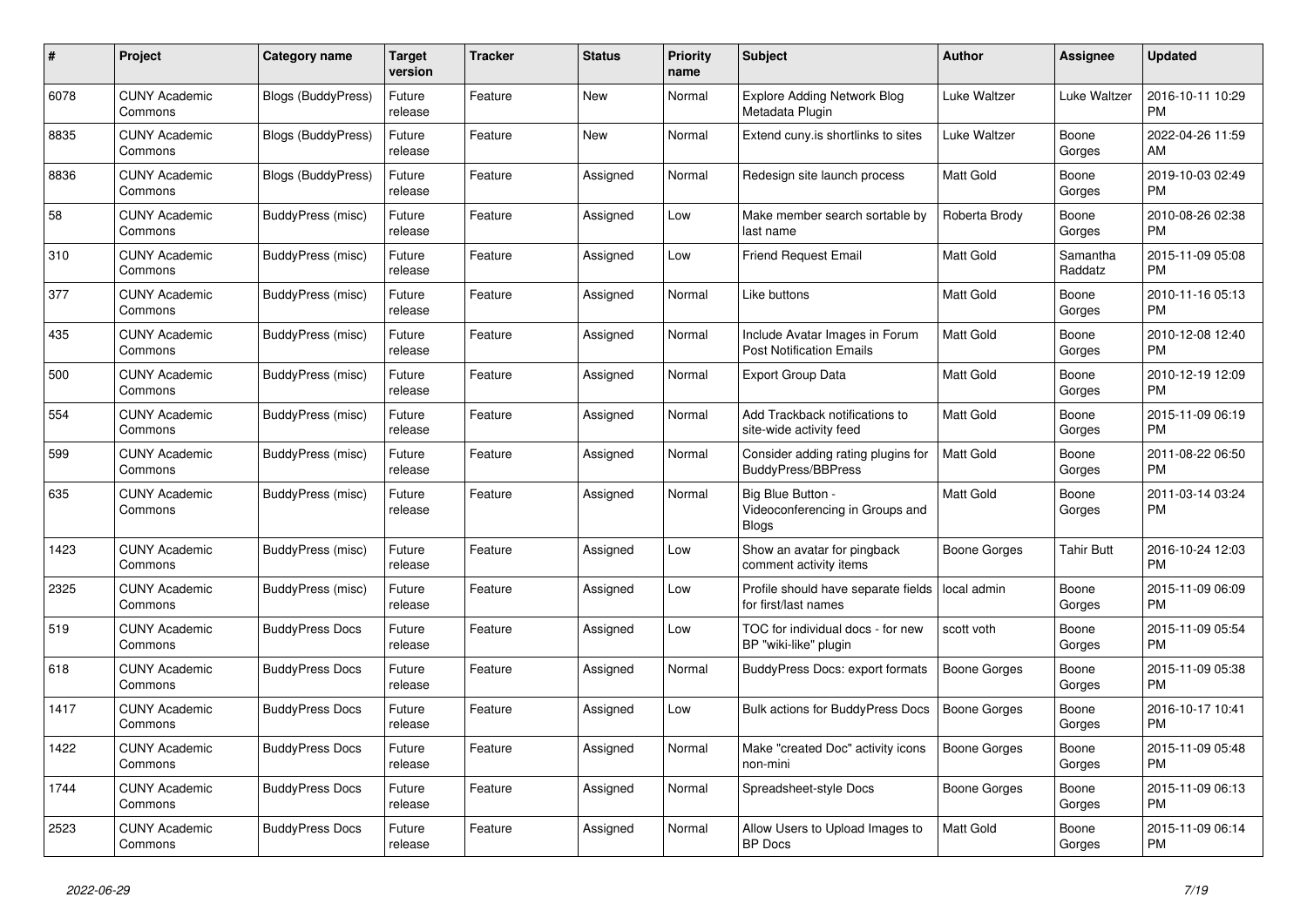| #     | <b>Project</b>                  | <b>Category name</b>       | Target<br>version | <b>Tracker</b> | <b>Status</b> | <b>Priority</b><br>name | <b>Subject</b>                                                                       | <b>Author</b>           | Assignee         | <b>Updated</b>                |
|-------|---------------------------------|----------------------------|-------------------|----------------|---------------|-------------------------|--------------------------------------------------------------------------------------|-------------------------|------------------|-------------------------------|
| 6389  | <b>CUNY Academic</b><br>Commons | <b>BuddyPress Docs</b>     | Future<br>release | Feature        | <b>New</b>    | Low                     | Make Discussion Area Visible<br>When Editing a Doc                                   | Luke Waltzer            | Boone<br>Gorges  | 2016-10-21 04:16<br><b>PM</b> |
| 13466 | <b>CUNY Academic</b><br>Commons | Cavalcade                  | Future<br>release | Feature        | <b>New</b>    | Normal                  | Automated cleanup for duplicate<br>Cavalcade tasks                                   | Boone Gorges            | Boone<br>Gorges  | 2020-10-13 05:24<br><b>PM</b> |
| 10226 | <b>CUNY Academic</b><br>Commons | Courses                    | Future<br>release | Feature        | New           | Normal                  | Add "My Courses" to drop down<br>list                                                | scott voth              | Boone<br>Gorges  | 2021-11-19 12:42<br><b>PM</b> |
| 11789 | <b>CUNY Academic</b><br>Commons | Courses                    | Future<br>release | Feature        | <b>New</b>    | Normal                  | Ability to remove item from<br>Courses list                                          | Laurie Hurson           | Sonja Leix       | 2019-09-24 12:28<br><b>PM</b> |
| 9420  | <b>CUNY Academic</b><br>Commons | cuny.is                    | Not tracked       | Feature        | <b>New</b>    | Normal                  | Request for http://cuny.is/streams                                                   | Raffi<br>Khatchadourian | Marilyn<br>Weber | 2018-04-02 10:08<br>AM        |
| 2754  | <b>CUNY Academic</b><br>Commons | Design                     | Future<br>release | Feature        | Assigned      | Normal                  | Determine strategy for CAC logo<br>handling in top header                            | Micki Kaufman           | Chris Stein      | 2015-01-05 08:53<br><b>PM</b> |
| 8902  | <b>CUNY Academic</b><br>Commons | Design                     | Not tracked       | Feature        | Assigned      | Normal                  | Report back on research on<br><b>BuddvPress themes</b>                               | Matt Gold               | Michael Smith    | 2017-11-10 12:31<br><b>PM</b> |
| 1165  | <b>CUNY Academic</b><br>Commons | <b>Email Invitations</b>   | Future<br>release | Feature        | Assigned      | Low                     | Allow saved lists of invitees under<br>Send Invites                                  | <b>Boone Gorges</b>     | Boone<br>Gorges  | 2015-11-09 06:03<br><b>PM</b> |
| 1166  | <b>CUNY Academic</b><br>Commons | <b>Email Invitations</b>   | Future<br>release | Feature        | New           | Low                     | Better organizational tools for Sent<br><b>Invites</b>                               | Boone Gorges            | Boone<br>Gorges  | 2015-11-09 06:02<br>PM        |
| 1167  | <b>CUNY Academic</b><br>Commons | <b>Email Invitations</b>   | Future<br>release | Feature        | <b>New</b>    | Low                     | Allow email invitations to be resent                                                 | <b>Boone Gorges</b>     | Boone<br>Gorges  | 2015-11-12 12:53<br>AM        |
| 333   | <b>CUNY Academic</b><br>Commons | <b>Email Notifications</b> | Future<br>release | Feature        | Assigned      | Low                     | <b>Delay Forum Notification Email</b><br>Delivery Until After Editing Period<br>Ends | Matt Gold               | Raymond<br>Hoh   | 2015-11-09 06:01<br><b>PM</b> |
| 5992  | <b>CUNY Academic</b><br>Commons | <b>Email Notifications</b> | Future<br>release | Feature        | <b>New</b>    | Normal                  | Changing the From line of<br>autogenerated blog emails                               | Marilyn Weber           |                  | 2018-09-27 05:19<br><b>PM</b> |
| 12042 | <b>CUNY Academic</b><br>Commons | <b>Email Notifications</b> | Future<br>release | Feature        | <b>New</b>    | Normal                  | Improved error logging for BPGES<br>send queue                                       | <b>Boone Gorges</b>     | Boone<br>Gorges  | 2021-11-19 12:25<br><b>PM</b> |
| 15604 | <b>CUNY Academic</b><br>Commons | <b>Email Notifications</b> | Future<br>release | Feature        | Assigned      | Normal                  | <b>Restructure Commons Group</b><br>Digest Email Messages                            | Matt Gold               | Boone<br>Gorges  | 2022-05-26 10:45<br>AM.       |
| 3475  | <b>CUNY Academic</b><br>Commons | Events                     | Future<br>release | Feature        | Assigned      | Normal                  | Request to add plugin to<br>streamline room<br>booking/appointment booking           | Naomi Barrettara        | Boone<br>Gorges  | 2014-12-01 05:14<br><b>PM</b> |
| 4053  | <b>CUNY Academic</b><br>Commons | Events                     | Future<br>release | Feature        | Assigned      | Normal                  | Create new tab for past events                                                       | <b>Matt Gold</b>        | Boone<br>Gorges  | 2015-05-12 02:10<br><b>PM</b> |
| 4238  | <b>CUNY Academic</b><br>Commons | Events                     | Future<br>release | Feature        | Assigned      | Normal                  | Copy Events to Other Groups?                                                         | Matt Gold               | Boone<br>Gorges  | 2015-07-02 10:08<br>AM        |
| 4481  | <b>CUNY Academic</b><br>Commons | Events                     | Future<br>release | Feature        | New           | Normal                  | Group admins/mods should have<br>the ability to unlink an event from<br>the group    | Boone Gorges            | Boone<br>Gorges  | 2017-04-24 03:53<br><b>PM</b> |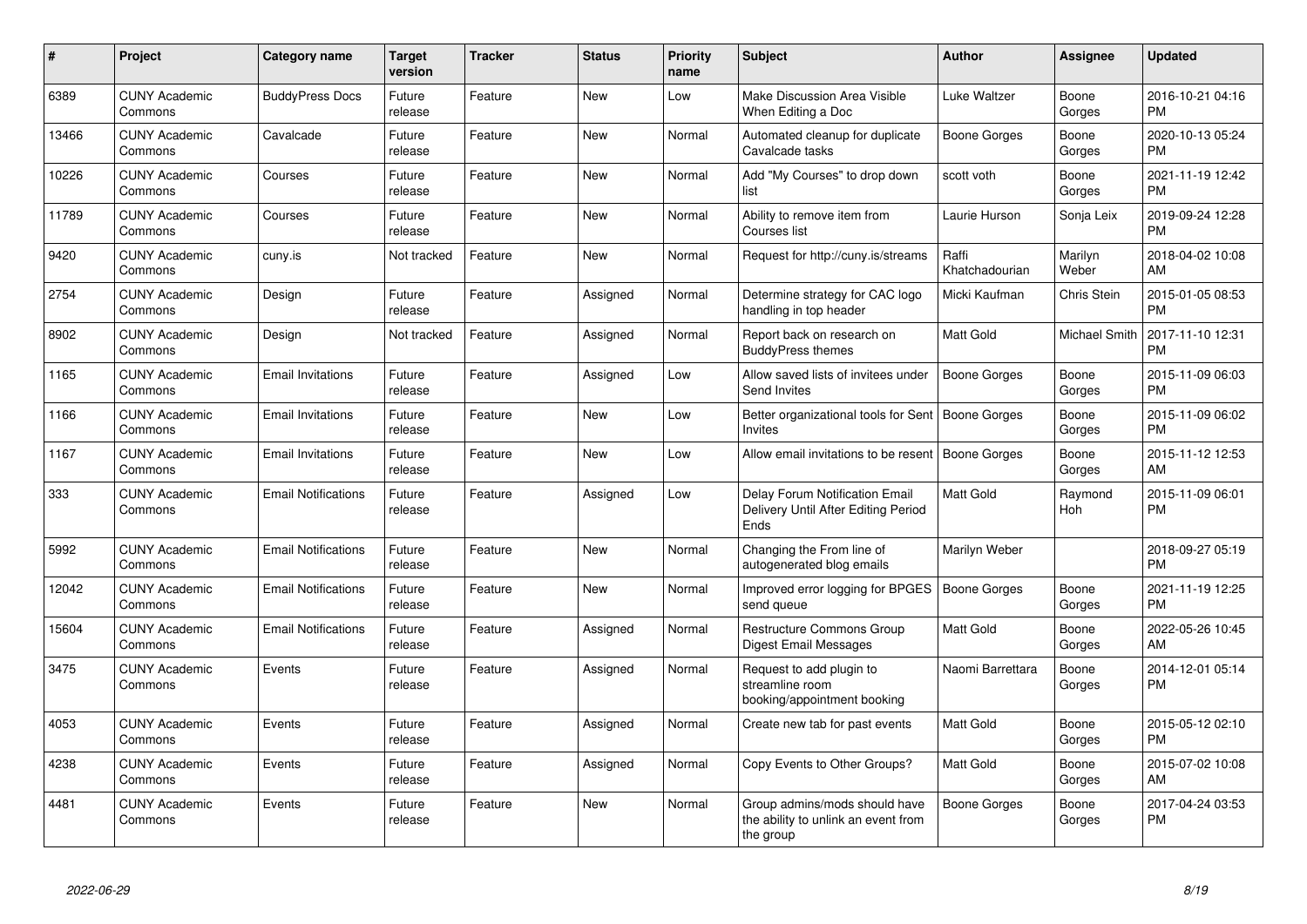| #     | Project                         | <b>Category name</b> | <b>Target</b><br>version | <b>Tracker</b> | <b>Status</b>        | <b>Priority</b><br>name | Subject                                                                             | Author                  | <b>Assignee</b>     | <b>Updated</b>                |
|-------|---------------------------------|----------------------|--------------------------|----------------|----------------------|-------------------------|-------------------------------------------------------------------------------------|-------------------------|---------------------|-------------------------------|
| 5016  | <b>CUNY Academic</b><br>Commons | Events               | Future<br>release        | Feature        | Assigned             | Low                     | Allow comments to be posted on<br>events                                            | <b>Matt Gold</b>        | Raymond<br>Hoh      | 2019-03-01 02:23<br><b>PM</b> |
| 5696  | <b>CUNY Academic</b><br>Commons | Events               | Future<br>release        | Feature        | Assigned             | Normal                  | Events Calendar - display options<br>/ calendar aggregation                         | <b>Matt Gold</b>        | Boone<br>Gorges     | 2016-10-13 11:44<br>AM        |
| 11077 | <b>CUNY Academic</b><br>Commons | Events               | Not tracked              | Feature        | Reporter<br>Feedback | Normal                  | Show event category description<br>in event list view                               | Raffi<br>Khatchadourian |                     | 2019-02-12 10:38<br><b>PM</b> |
| 11531 | <b>CUNY Academic</b><br>Commons | Events               | Future<br>release        | Feature        | New                  | Normal                  | Main Events calendar should<br>include non-public events that<br>user has access to | scott voth              | Boone<br>Gorges     | 2019-06-11 10:00<br>AM        |
| 653   | <b>CUNY Academic</b><br>Commons | <b>Group Blogs</b>   | Future<br>release        | Feature        | Assigned             | Normal                  | Redesign Integration of Groups<br>and Blogs                                         | <b>Matt Gold</b>        | Samantha<br>Raddatz | 2015-11-09 05:40<br><b>PM</b> |
| 3580  | <b>CUNY Academic</b><br>Commons | Group Blogs          | Future<br>release        | Feature        | <b>New</b>           | Normal                  | Multiple blogs per group                                                            | Boone Gorges            | Boone<br>Gorges     | 2018-02-20 02:02<br><b>PM</b> |
| 8756  | <b>CUNY Academic</b><br>Commons | Group Blogs          | Future<br>release        | Feature        | Hold                 | Normal                  | Connect multiple blogs to one<br>group?                                             | Matt Gold               | Boone<br>Gorges     | 2017-09-30 10:42<br>AM        |
| 1192  | <b>CUNY Academic</b><br>Commons | <b>Group Files</b>   | Future<br>release        | Feature        | Assigned             | Low                     | When posting group files, allow<br>users to add a category without<br>saving        | Matt Gold               | Raymond<br>Hoh      | 2015-11-09 05:53<br><b>PM</b> |
| 3080  | <b>CUNY Academic</b><br>Commons | <b>Group Files</b>   | Future<br>release        | Feature        | Assigned             | Low                     | Create a system to keep track of<br>file changes                                    | <b>Matt Gold</b>        | Boone<br>Gorges     | 2014-02-26 10:04<br><b>PM</b> |
| 3354  | <b>CUNY Academic</b><br>Commons | <b>Group Files</b>   | Future<br>release        | Feature        | Assigned             | Low                     | Allow Group Download of Multiple<br><b>Selected Files</b>                           | <b>Matt Gold</b>        | Chris Stein         | 2014-08-01 08:50<br>AM        |
| 11834 | <b>CUNY Academic</b><br>Commons | <b>Group Files</b>   | Future<br>release        | Feature        | New                  | Normal                  | Improved tools for managing<br>group file folders                                   | Boone Gorges            | Sonja Leix          | 2019-09-06 03:55<br><b>PM</b> |
| 12091 | <b>CUNY Academic</b><br>Commons | <b>Group Files</b>   | Future<br>release        | Feature        | <b>New</b>           | Normal                  | Improved pre-upload file validation<br>for bp-group-documents                       | Boone Gorges            | Boone<br>Gorges     | 2019-11-14 01:21<br><b>PM</b> |
| 585   | <b>CUNY Academic</b><br>Commons | Group Forums         | Future<br>release        | Feature        | Assigned             | Normal                  | Merge Forum Topics                                                                  | Sarah Morgano           | Boone<br>Gorges     | 2011-07-06 04:11<br><b>PM</b> |
| 3192  | <b>CUNY Academic</b><br>Commons | Group Forums         | Future<br>release        | Feature        | Assigned             | Normal                  | Customizable forum views for<br>bbPress 2.x group forums                            | Boone Gorges            | Raymond<br>Hoh      | 2015-11-09 12:47<br><b>PM</b> |
| 3193  | <b>CUNY Academic</b><br>Commons | Group Forums         | Future<br>release        | Feature        | Assigned             | Normal                  | bbPress 2.x dynamic roles and<br><b>RBE</b>                                         | Boone Gorges            | Boone<br>Gorges     | 2014-09-30 01:30<br><b>PM</b> |
| 10659 | <b>CUNY Academic</b><br>Commons | Group Forums         | Future<br>release        | Feature        | Assigned             | Normal                  | Post to multiple groups via email                                                   | <b>Matt Gold</b>        | Raymond<br>Hoh      | 2018-11-15 12:54<br>AM        |
| 13199 | <b>CUNY Academic</b><br>Commons | Group Forums         | Future<br>release        | Feature        | New                  | Normal                  | Favoring Groups over bbPress<br>plugin                                              | Colin McDonald          | Colin<br>McDonald   | 2021-11-19 12:28<br><b>PM</b> |
| 13358 | <b>CUNY Academic</b><br>Commons | Group Forums         | Future<br>release        | Feature        | New                  | Normal                  | Improved UI for group forum<br>threading settings                                   | Boone Gorges            | Raymond<br>Hoh      | 2021-11-19 12:27<br><b>PM</b> |
| 1456  | <b>CUNY Academic</b><br>Commons | Group Invitations    | Future<br>release        | Feature        | Reporter<br>Feedback | Low                     | Invite to Group Button from Profile   Matt Gold<br>Field                            |                         | Samantha<br>Raddatz | 2015-11-09 05:59<br><b>PM</b> |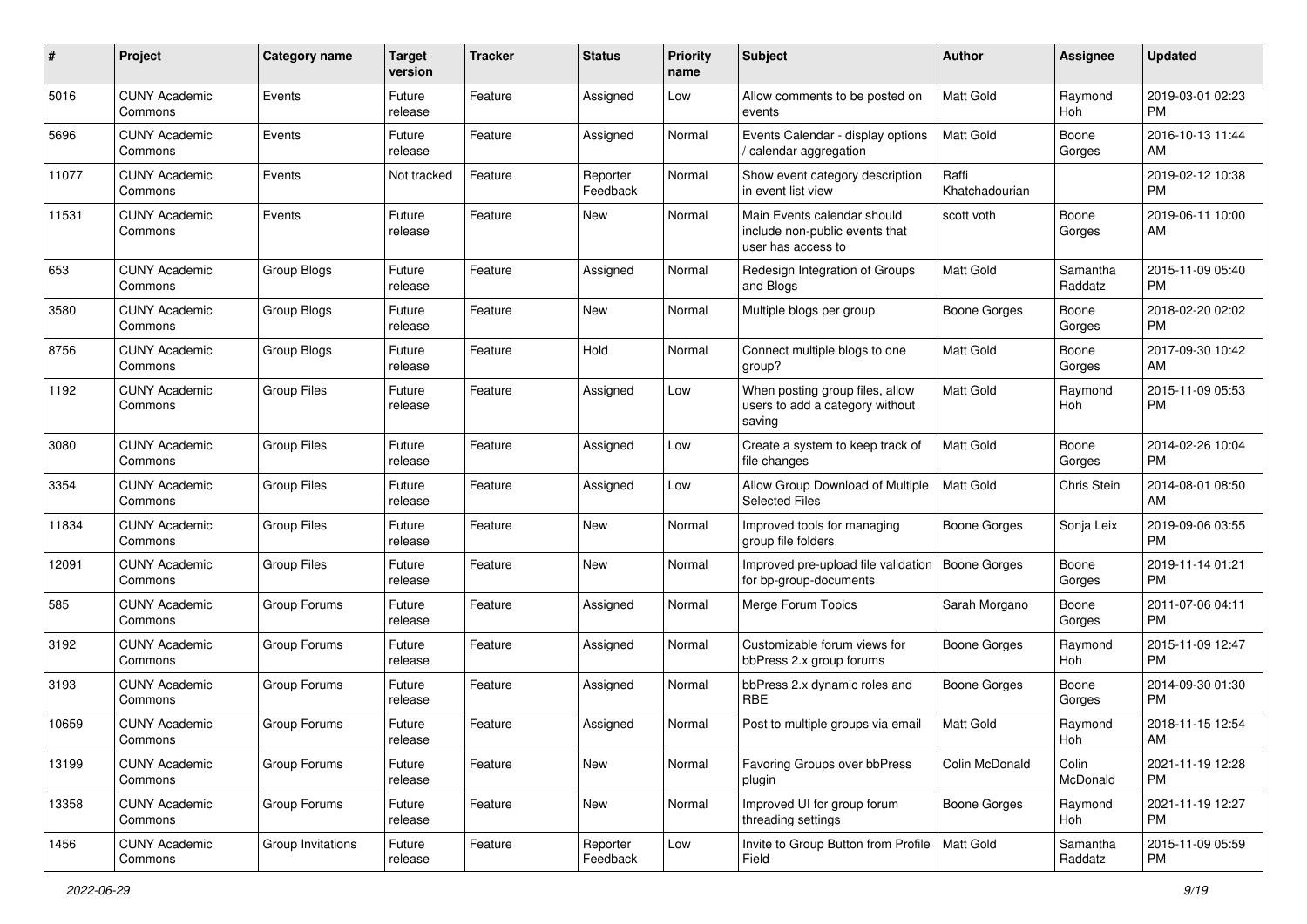| #     | Project                         | <b>Category name</b>           | <b>Target</b><br>version | <b>Tracker</b> | <b>Status</b>        | <b>Priority</b><br>name | <b>Subject</b>                                                                             | Author              | Assignee              | <b>Updated</b>                |
|-------|---------------------------------|--------------------------------|--------------------------|----------------|----------------------|-------------------------|--------------------------------------------------------------------------------------------|---------------------|-----------------------|-------------------------------|
| 2610  | <b>CUNY Academic</b><br>Commons | Group Invitations              | Future<br>release        | Feature        | Assigned             | Low                     | Request: Custom invitation<br>message to group invites                                     | local admin         | Boone<br>Gorges       | 2015-11-09 06:13<br>PM        |
| 3308  | <b>CUNY Academic</b><br>Commons | Group Invitations              | Future<br>release        | Feature        | Assigned             | Normal                  | Allow members to rescind group<br>invitations                                              | <b>Matt Gold</b>    | Boone<br>Gorges       | 2015-04-01 08:53<br><b>PM</b> |
| 13370 | <b>CUNY Academic</b><br>Commons | Group Library                  | Future<br>release        | Feature        | New                  | Normal                  | Library bulk deletion and folder<br>editing                                                | Colin McDonald      | Boone<br>Gorges       | 2020-10-13 10:41<br>AM        |
| 13650 | <b>CUNY Academic</b><br>Commons | Group Library                  | Future<br>release        | Feature        | New                  | Normal                  | Forum Attachments in Group<br>Library                                                      | Laurie Hurson       |                       | 2021-11-19 12:30<br><b>PM</b> |
| 14309 | <b>CUNY Academic</b><br>Commons | Group Library                  | Future<br>release        | Feature        | New                  | Normal                  | Better handling of<br>bp group document file download<br>attempts when file is not present | <b>Boone Gorges</b> | Boone<br>Gorges       | 2021-11-19 12:28<br><b>PM</b> |
| 481   | <b>CUNY Academic</b><br>Commons | Groups (misc)                  | Future<br>release        | Feature        | Assigned             | Normal                  | ability to archive inactive groups<br>and blogs                                            | Michael Mandiberg   | Samantha<br>Raddatz   | 2015-11-09 05:56<br><b>PM</b> |
| 1544  | <b>CUNY Academic</b><br>Commons | Groups (misc)                  | Future<br>release        | Feature        | Reporter<br>Feedback | Normal                  | Group Filtering and Sorting                                                                | Matt Gold           | Chris Stein           | 2019-03-01 02:25<br><b>PM</b> |
| 3458  | <b>CUNY Academic</b><br>Commons | Groups (misc)                  | Future<br>release        | Feature        | Assigned             | Normal                  | Filter Members of Group by<br>Campus                                                       | Michael Smith       | Samantha<br>Raddatz   | 2014-09-26 08:32<br><b>PM</b> |
| 7115  | <b>CUNY Academic</b><br>Commons | Groups (misc)                  | Future<br>release        | Feature        | Reporter<br>Feedback | Normal                  | make licensing info clear during<br>group creation                                         | <b>Matt Gold</b>    | Raymond<br><b>Hoh</b> | 2020-12-08 11:32<br>AM        |
| 12446 | <b>CUNY Academic</b><br>Commons | Groups (misc)                  | Future<br>release        | Feature        | Reporter<br>Feedback | Normal                  | Toggle default site to group forum<br>posting                                              | Laurie Hurson       | Laurie Hurson         | 2020-03-10 11:57<br>AM        |
| 1888  | <b>CUNY Academic</b><br>Commons | Home Page                      | Future<br>release        | Feature        | Assigned             | Normal                  | Refactor BP MPO Activity Filter to<br>support proper pagination                            | Sarah Morgano       | Boone<br>Gorges       | 2014-05-01 07:11<br><b>PM</b> |
| 1983  | <b>CUNY Academic</b><br>Commons | Home Page                      | Future<br>release        | Feature        | Assigned             | Low                     | Media Library integration with<br>Featured Content plugin                                  | Boone Gorges        | Dominic<br>Giglio     | 2014-03-17 10:34<br>AM        |
| 4980  | <b>CUNY Academic</b><br>Commons | Home Page                      | Future<br>release        | Feature        | Assigned             | Normal                  | CAC Featured Content -- Adding<br>Randomization                                            | <b>Matt Gold</b>    | Boone<br>Gorges       | 2016-12-12 03:01<br><b>PM</b> |
| 3230  | <b>CUNY Academic</b><br>Commons | Internal Tools and<br>Workflow | Not tracked              | Feature        | Assigned             | High                    | Scripts for quicker<br>provisioning/updating of<br>development environments                | Boone Gorges        | Boone<br>Gorges       | 2016-01-26 04:54<br><b>PM</b> |
| 13891 | <b>CUNY Academic</b><br>Commons | Internal Tools and<br>Workflow | 2.1.0                    | Feature        | New                  | Normal                  | Migrate automated linting to<br>GitHub Actions                                             | Boone Gorges        | Jeremy Felt           | 2022-06-29 11:13<br>AM        |
| 15194 | <b>CUNY Academic</b><br>Commons | Internal Tools and<br>Workflow | 2.1.0                    | Feature        | New                  | Normal                  | PHPCS sniff for un-restored<br>switch_to_blog() calls                                      | Boone Gorges        | Jeremy Felt           | 2022-05-26 10:45<br>AM        |
| 5234  | <b>CUNY Academic</b><br>Commons | Membership                     | Future<br>release        | Feature        | Assigned             | Normal                  | Write Unconfirmed patch for WP                                                             | Boone Gorges        | Boone<br>Gorges       | 2016-10-24 11:18<br>AM        |
| 3330  | <b>CUNY Academic</b><br>Commons | My Commons                     | Future<br>release        | Feature        | Assigned             | Normal                  | "Commons Information" tool                                                                 | Boone Gorges        | Chris Stein           | 2014-09-22 08:46<br><b>PM</b> |
| 3517  | <b>CUNY Academic</b><br>Commons | My Commons                     | Future<br>release        | Feature        | Assigned             | Normal                  | Mute/Unmute My Commons<br>updates                                                          | Matt Gold           | Raymond<br>Hoh        | 2015-11-09 01:19<br>PM        |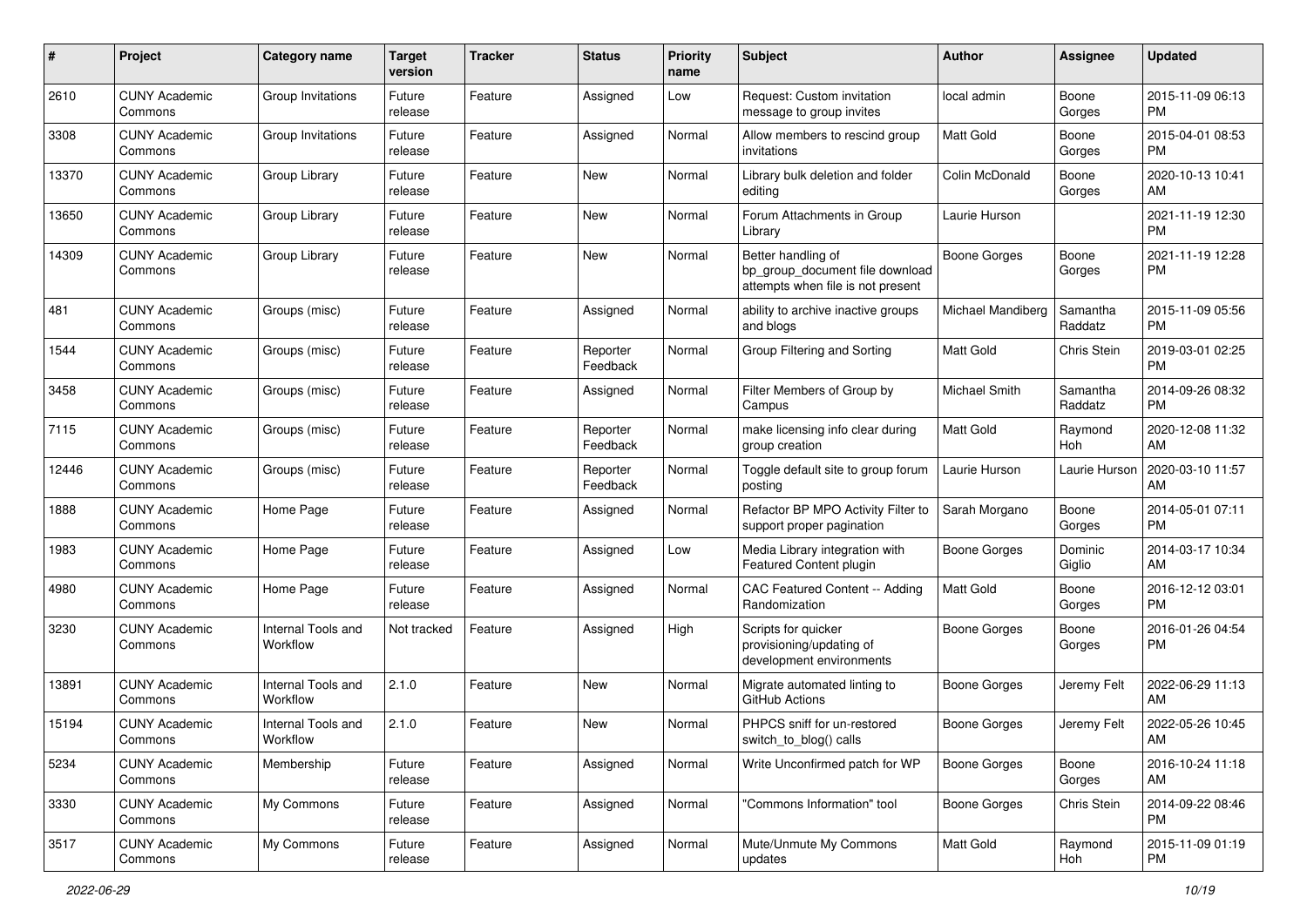| #     | <b>Project</b>                  | Category name           | <b>Target</b><br>version | <b>Tracker</b> | <b>Status</b> | <b>Priority</b><br>name | <b>Subject</b>                                                                             | <b>Author</b>    | Assignee        | <b>Updated</b>                |
|-------|---------------------------------|-------------------------|--------------------------|----------------|---------------|-------------------------|--------------------------------------------------------------------------------------------|------------------|-----------------|-------------------------------|
| 3536  | <b>CUNY Academic</b><br>Commons | My Commons              | Future<br>release        | Feature        | Assigned      | Normal                  | Infinite Scroll on My Commons<br>page                                                      | <b>Matt Gold</b> | Raymond<br>Hoh  | 2015-04-13 04:42<br><b>PM</b> |
| 9028  | <b>CUNY Academic</b><br>Commons | Onboarding              | Future<br>release        | Feature        | Assigned      | Normal                  | suggest groups to new members<br>during the registration process                           | <b>Matt Gold</b> | Chris Stein     | 2018-10-24 12:34<br><b>PM</b> |
| 9895  | <b>CUNY Academic</b><br>Commons | Onboarding              | Future<br>release        | Feature        | Assigned      | Normal                  | Add "Accept Invitation"<br>link/button/function to Group<br>and/or Site invitation emails? | Luke Waltzer     | Boone<br>Gorges | 2018-06-07 12:42<br>PM        |
| 5955  | <b>CUNY Academic</b><br>Commons | Outreach                | Future<br>release        | Feature        | Assigned      | Normal                  | Create auto-newsletter for<br>commons members                                              | <b>Matt Gold</b> | Luke Waltzer    | 2016-08-30 10:34<br>AM        |
| 14787 | <b>CUNY Academic</b><br>Commons | <b>Plugin Packages</b>  | Future<br>release        | Feature        | New           | Normal                  | Creating a "Design" plugin<br>package                                                      | Laurie Hurson    | scott voth      | 2022-04-27 04:56<br><b>PM</b> |
| 2013  | <b>CUNY Academic</b><br>Commons | <b>Public Portfolio</b> | Future<br>release        | Feature        | Assigned      | Low                     | Have Profile Privacy Options show   Matt Gold<br>up only for filled-in fields              |                  | Boone<br>Gorges | 2015-11-09 06:09<br><b>PM</b> |
| 2753  | <b>CUNY Academic</b><br>Commons | Public Portfolio        | Future<br>release        | Feature        | <b>New</b>    | Normal                  | Create actual actual tagification in<br>academic interests and other<br>fields             | Micki Kaufman    | Boone<br>Gorges | 2015-01-05 08:52<br><b>PM</b> |
| 2832  | <b>CUNY Academic</b><br>Commons | <b>Public Portfolio</b> | Future<br>release        | Feature        | Assigned      | Normal                  | Improve interface for (not)<br>auto-linking profile fields                                 | Boone Gorges     | Chris Stein     | 2015-01-05 08:52<br><b>PM</b> |
| 2881  | <b>CUNY Academic</b><br>Commons | <b>Public Portfolio</b> | Future<br>release        | Feature        | Assigned      | Normal                  | Redesign the UX for Profiles                                                               | Chris Stein      | Chris Stein     | 2016-10-13 12:45<br><b>PM</b> |
| 3042  | <b>CUNY Academic</b><br>Commons | <b>Public Portfolio</b> | Future<br>release        | Feature        | Assigned      | Normal                  | Browsing member interests                                                                  | Matt Gold        | Boone<br>Gorges | 2015-03-21 09:04<br><b>PM</b> |
| 3048  | <b>CUNY Academic</b><br>Commons | <b>Public Portfolio</b> | Future<br>release        | Feature        | <b>New</b>    | Low                     | Images for rich text profile fields                                                        | Boone Gorges     | Boone<br>Gorges | 2014-02-19 12:56<br><b>PM</b> |
| 3220  | <b>CUNY Academic</b><br>Commons | Public Portfolio        | Future<br>release        | Feature        | Assigned      | Normal                  | Add indent/outdent option to<br>Formatting Buttons on Profile<br>Page                      | <b>Matt Gold</b> | Boone<br>Gorges | 2014-05-21 10:39<br><b>PM</b> |
| 3768  | <b>CUNY Academic</b><br>Commons | <b>Public Portfolio</b> | Future<br>release        | Feature        | Assigned      | Normal                  | Institutions/Past positions on<br>public portfolios                                        | Matt Gold        | Boone<br>Gorges | 2018-04-23 10:44<br>AM        |
| 3770  | <b>CUNY Academic</b><br>Commons | <b>Public Portfolio</b> | Future<br>release        | Feature        | Assigned      | Normal                  | Improve Layout/Formatting of<br>Positions Area on Public Portfolios                        | Matt Gold        | Chris Stein     | 2015-04-01 09:17<br><b>PM</b> |
| 10354 | <b>CUNY Academic</b><br>Commons | <b>Public Portfolio</b> | Future<br>release        | Feature        | New           | Normal                  | Opt out of Having a Profile Page                                                           | scott voth       | Chris Stein     | 2020-05-12 10:43<br>AM        |
| 14184 | <b>CUNY Academic</b><br>Commons | <b>Public Portfolio</b> | Future<br>release        | Feature        | New           | Normal                  | Centralized mechanism for storing<br>Campus affiliations                                   | Boone Gorges     | Boone<br>Gorges | 2022-01-04 11:35<br>AM        |
| 6115  | <b>CUNY Academic</b><br>Commons | Publicity               | Not tracked              | Feature        | Assigned      | Normal                  | create digital signage for GC                                                              | <b>Matt Gold</b> | scott voth      | 2016-10-11 10:09<br><b>PM</b> |
| 9643  | <b>CUNY Academic</b><br>Commons | Publicity               | Not tracked              | Feature        | <b>New</b>    | Normal                  | Create a page on the Commons<br>for logos etc.                                             | Stephen Real     | Stephen Real    | 2018-04-24 10:53<br>AM        |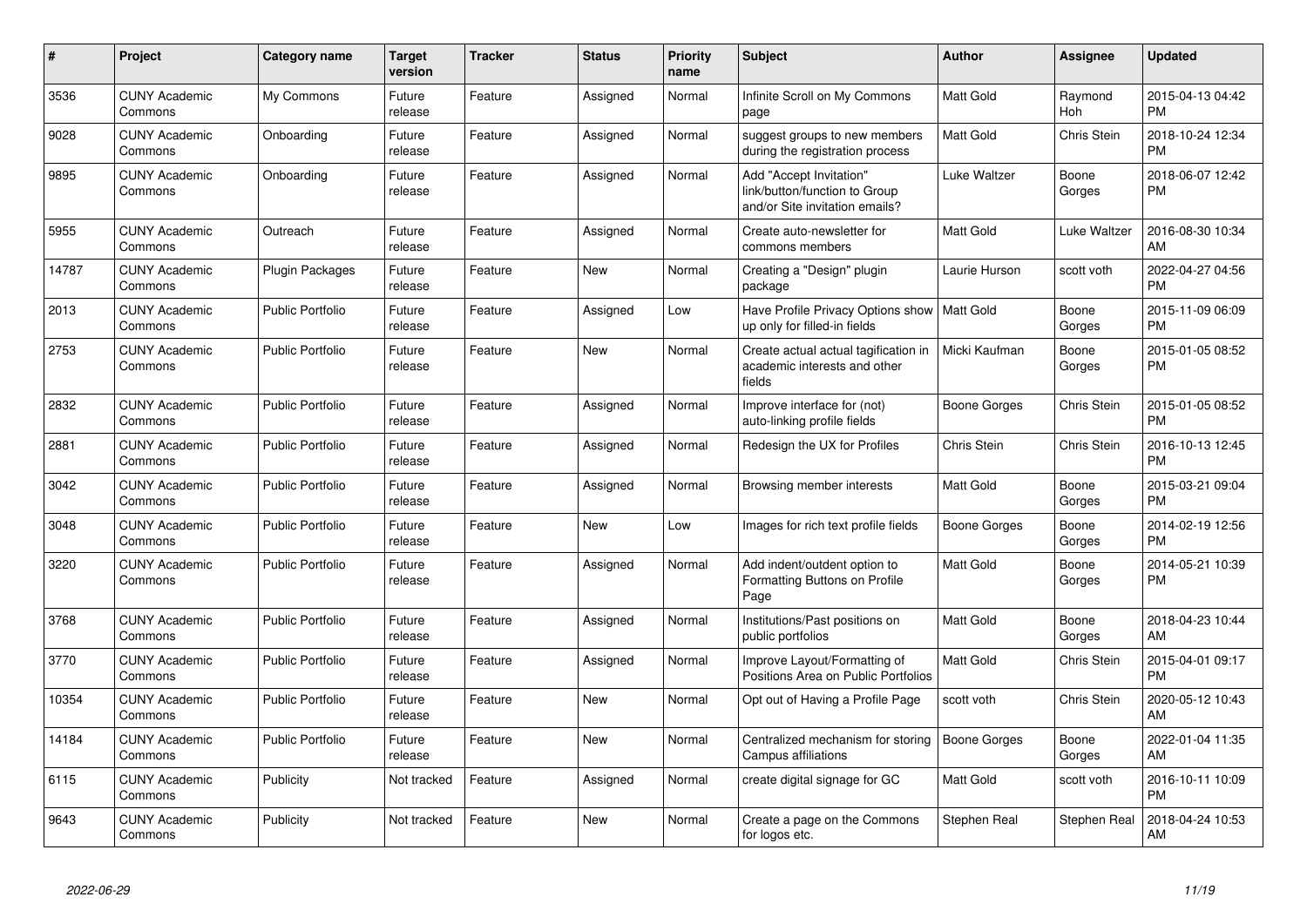| $\pmb{\#}$ | Project                         | <b>Category name</b>     | <b>Target</b><br>version | <b>Tracker</b> | <b>Status</b>        | <b>Priority</b><br>name | <b>Subject</b>                                                                                                                                        | <b>Author</b>    | <b>Assignee</b>     | <b>Updated</b>                |
|------------|---------------------------------|--------------------------|--------------------------|----------------|----------------------|-------------------------|-------------------------------------------------------------------------------------------------------------------------------------------------------|------------------|---------------------|-------------------------------|
| 11945      | <b>CUNY Academic</b><br>Commons | Reckoning                | Future<br>release        | Feature        | Reporter<br>Feedback | Normal                  | Add Comments bubble to<br>Reckoning views                                                                                                             | Boone Gorges     | Boone<br>Gorges     | 2019-11-12 05:14<br><b>PM</b> |
| 940        | <b>CUNY Academic</b><br>Commons | Redmine                  | Future<br>release        | Feature        | Assigned             | Low                     | Communication with users after<br>releases                                                                                                            | <b>Matt Gold</b> | Dominic<br>Giglio   | 2012-09-09 04:36<br><b>PM</b> |
| 3615       | <b>CUNY Academic</b><br>Commons | Redmine                  | Not tracked              | Feature        | <b>New</b>           | Low                     | Create Redmine issues via email                                                                                                                       | Dominic Giglio   | Boone<br>Gorges     | 2017-11-16 11:36<br>AM        |
| 308        | <b>CUNY Academic</b><br>Commons | Registration             | Future<br>release        | Feature        | New                  | Normal                  | Group recommendations for<br>signup process                                                                                                           | Boone Gorges     | Samantha<br>Raddatz | 2015-11-09 05:07<br><b>PM</b> |
| 370        | <b>CUNY Academic</b><br>Commons | Registration             | Future<br>release        | Feature        | Assigned             | High                    | Guest Accounts                                                                                                                                        | Matt Gold        | Matt Gold           | 2015-04-09 09:33<br><b>PM</b> |
| 5225       | <b>CUNY Academic</b><br>Commons | Registration             | Future<br>release        | Feature        | Assigned             | Normal                  | On-boarding Issues                                                                                                                                    | Luke Waltzer     | Samantha<br>Raddatz | 2016-02-12 02:58<br><b>PM</b> |
| 11860      | <b>CUNY Academic</b><br>Commons | Registration             | Future<br>release        | Feature        | New                  | Normal                  | <b>Ensure Students Are Aware They</b><br>Can Use Aliases At Registration                                                                              | scott voth       |                     | 2019-09-24 08:46<br>AM        |
| 8976       | <b>CUNY Academic</b><br>Commons | Reply By Email           | Not tracked              | Feature        | Assigned             | Normal                  | Package RBE new topics posting?                                                                                                                       | <b>Matt Gold</b> | Raymond<br>Hoh      | 2017-12-04 02:34<br><b>PM</b> |
| 3002       | <b>CUNY Academic</b><br>Commons | Search                   | Future<br>release        | Feature        | Assigned             | Normal                  | Overhaul CAC search by using<br>external search appliance                                                                                             | Boone Gorges     | Boone<br>Gorges     | 2020-07-15 03:05<br><b>PM</b> |
| 3662       | <b>CUNY Academic</b><br>Commons | <b>SEO</b>               | Future<br>release        | Feature        | Assigned             | Normal                  | Duplicate Content/SEO/Google<br>issues                                                                                                                | Matt Gold        | Raymond<br>Hoh      | 2015-04-13 04:37<br><b>PM</b> |
| 13048      | <b>CUNY Academic</b><br>Commons | Shortcodes and<br>embeds | Future<br>release        | Feature        | New                  | Normal                  | Jupyter Notebooks support                                                                                                                             | Boone Gorges     |                     | 2020-07-14 11:46<br>AM        |
| 5050       | <b>CUNY Academic</b><br>Commons | Social Paper             | Future<br>release        | Feature        | New                  | Low                     | Making comments visible in SP<br>editing mode (SP suggestion #1)                                                                                      | Marilyn Weber    | Samantha<br>Raddatz | 2019-09-17 11:10<br><b>PM</b> |
| 5052       | <b>CUNY Academic</b><br>Commons | Social Paper             | Future<br>release        | Feature        | New                  | Low                     | Sentence by sentence or line by<br>line comments (SP suggestion #3)                                                                                   | Marilyn Weber    | Boone<br>Gorges     | 2016-02-11 10:24<br><b>PM</b> |
| 5053       | <b>CUNY Academic</b><br>Commons | Social Paper             | Future<br>release        | Feature        | New                  | Low                     | Scrollable menu to add readers<br>(SP suggestion #4)                                                                                                  | Marilyn Weber    | Samantha<br>Raddatz | 2016-04-21 05:21<br><b>PM</b> |
| 5058       | <b>CUNY Academic</b><br>Commons | Social Paper             | Future<br>release        | Feature        | <b>New</b>           | Low                     | Can there be a clearer signal that<br>even when comments have<br>already been made you add<br>comments by clicking on the side?<br>(SP suggestion #5) | Marilyn Weber    | Samantha<br>Raddatz | 2016-02-11 10:24<br><b>PM</b> |
| 5199       | <b>CUNY Academic</b><br>Commons | Social Paper             | Future<br>release        | Feature        | New                  | Normal                  | add tables to the SP editor                                                                                                                           | Marilyn Weber    |                     | 2016-10-24 11:27<br>AM        |
| 5205       | <b>CUNY Academic</b><br>Commons | Social Paper             | Future<br>release        | Feature        | New                  | Normal                  | Social Paper folders                                                                                                                                  | Marilyn Weber    |                     | 2016-02-11 10:24<br><b>PM</b> |
| 5397       | <b>CUNY Academic</b><br>Commons | Social Paper             | Future<br>release        | Feature        | New                  | Normal                  | frustrating to have to<br>enable/disable in SP                                                                                                        | Marilyn Weber    | Samantha<br>Raddatz | 2016-04-20 03:39<br><b>PM</b> |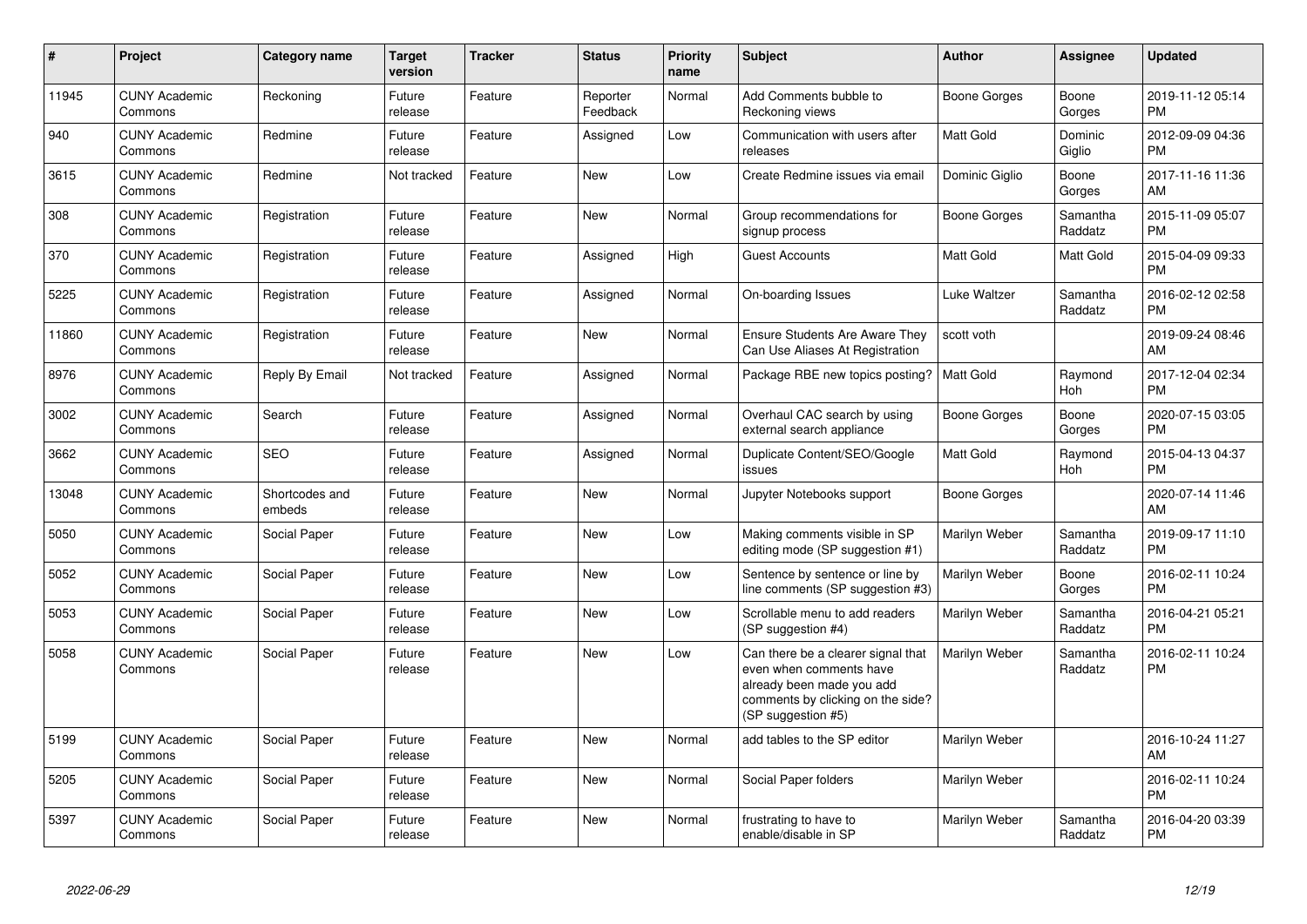| #     | Project                         | <b>Category name</b>     | <b>Target</b><br>version | <b>Tracker</b> | <b>Status</b> | Priority<br>name | <b>Subject</b>                                                        | <b>Author</b>    | <b>Assignee</b>     | <b>Updated</b>                |
|-------|---------------------------------|--------------------------|--------------------------|----------------|---------------|------------------|-----------------------------------------------------------------------|------------------|---------------------|-------------------------------|
| 5489  | <b>CUNY Academic</b><br>Commons | Social Paper             | Future<br>release        | Feature        | <b>New</b>    | Normal           | Asc/desc sorting for Social Paper<br>directories                      | Boone Gorges     |                     | 2016-04-21 10:06<br><b>PM</b> |
| 8898  | <b>CUNY Academic</b><br>Commons | Social Paper             | Not tracked              | Feature        | Assigned      | Normal           | Usage data on docs and social<br>paper                                | <b>Matt Gold</b> | Matt Gold           | 2017-11-16 11:32<br>AM        |
| 6426  | <b>CUNY Academic</b><br>Commons | Spam/Spam<br>Prevention  | Future<br>release        | Feature        | Assigned      | Normal           | Force captcha on all comments?                                        | Matt Gold        | Tahir Butt          | 2016-10-24 02:06<br><b>PM</b> |
| 3090  | <b>CUNY Academic</b><br>Commons | Twitter page             | Future<br>release        | Feature        | Assigned      | Normal           | Prevent Retweets from showing<br>up on Commons twitter page           | Matt Gold        | Tahir Butt          | 2016-10-24 11:31<br>AM        |
| 3473  | <b>CUNY Academic</b><br>Commons | User Experience          | Future<br>release        | Feature        | Assigned      | Normal           | Commons profile: Add help info<br>about "Positions" replacing "title" | Keith Miyake     | Samantha<br>Raddatz | 2015-11-09 02:28<br><b>PM</b> |
| 5316  | <b>CUNY Academic</b><br>Commons | <b>User Experience</b>   | Future<br>release        | Feature        | Assigned      | Normal           | Prompt user email address<br>updates                                  | <b>Matt Gold</b> | Stephen Real        | 2016-12-21 03:30<br><b>PM</b> |
| 287   | <b>CUNY Academic</b><br>Commons | WordPress (misc)         | Future<br>release        | Feature        | Assigned      | Normal           | Create troubleshooting tool for<br>account sign-up                    | Matt Gold        | Boone<br>Gorges     | 2015-11-09 06:17<br><b>PM</b> |
| 365   | <b>CUNY Academic</b><br>Commons | WordPress (misc)         | Future<br>release        | Feature        | Assigned      | Normal           | <b>Create Mouseover Tooltips</b><br>throughout Site                   | <b>Matt Gold</b> | Chris Stein         | 2015-11-09 06:18<br><b>PM</b> |
| 1105  | <b>CUNY Academic</b><br>Commons | WordPress (misc)         | Future<br>release        | Feature        | Assigned      | Normal           | Rephrase Blog Privacy Options                                         | Matt Gold        | Samantha<br>Raddatz | 2015-11-09 06:19<br><b>PM</b> |
| 1508  | <b>CUNY Academic</b><br>Commons | WordPress (misc)         | Future<br>release        | Feature        | Assigned      | Normal           | Share login cookies across<br>mapped domains                          | Boone Gorges     | Boone<br>Gorges     | 2012-07-02 12:12<br><b>PM</b> |
| 3657  | <b>CUNY Academic</b><br>Commons | WordPress (misc)         | Not tracked              | Feature        | New           | Normal           | Create alert for GC email<br>addresses                                | Matt Gold        | Matt Gold           | 2016-04-14 11:29<br><b>PM</b> |
| 3759  | <b>CUNY Academic</b><br>Commons | WordPress (misc)         | Future<br>release        | Feature        | Assigned      | Normal           | Review Interface for Adding Users<br>to Blogs                         | Matt Gold        | Boone<br>Gorges     | 2015-03-24 05:52<br><b>PM</b> |
| 6332  | <b>CUNY Academic</b><br>Commons | WordPress (misc)         | Future<br>release        | Feature        | New           | Normal           | Allow uploaded files to be marked<br>as private in an ad hoc way      | Boone Gorges     |                     | 2016-10-17 11:41<br><b>PM</b> |
| 10380 | <b>CUNY Academic</b><br>Commons | WordPress (misc)         | Future<br>release        | Feature        | In Progress   | Normal           | Remove blacklisted plugins                                            | Boone Gorges     |                     | 2022-04-26 12:00<br><b>PM</b> |
| 13835 | <b>CUNY Academic</b><br>Commons | WordPress (misc)         | Future<br>release        | Feature        | <b>New</b>    | Normal           | Allow OneSearch widget to have<br>'CUNY' as campus                    | Boone Gorges     | Boone<br>Gorges     | 2021-11-19 12:39<br><b>PM</b> |
| 364   | <b>CUNY Academic</b><br>Commons | <b>WordPress Plugins</b> | Future<br>release        | Feature        | New           | Normal           | <b>Bulletin Board</b>                                                 | Matt Gold        |                     | 2015-01-05 08:50<br><b>PM</b> |
| 497   | <b>CUNY Academic</b><br>Commons | <b>WordPress Plugins</b> | Future<br>release        | Feature        | Assigned      | Normal           | Drag and Drop Ordering on<br>Gallery Post Plugin                      | <b>Matt Gold</b> | Ron Rennick         | 2015-11-09 06:18<br><b>PM</b> |
| 658   | <b>CUNY Academic</b><br>Commons | <b>WordPress Plugins</b> | Future<br>release        | Feature        | Assigned      | Normal           | Rebulid Sitewide Tag Suggestion                                       | Matt Gold        | Boone<br>Gorges     | 2015-01-05 08:47<br><b>PM</b> |
| 1562  | CUNY Academic<br>Commons        | <b>WordPress Plugins</b> | Future<br>release        | Feature        | Assigned      | Low              | Play with NYT Collaborative<br>Authoring Tool                         | <b>Matt Gold</b> | Boone<br>Gorges     | 2015-01-05 08:47<br><b>PM</b> |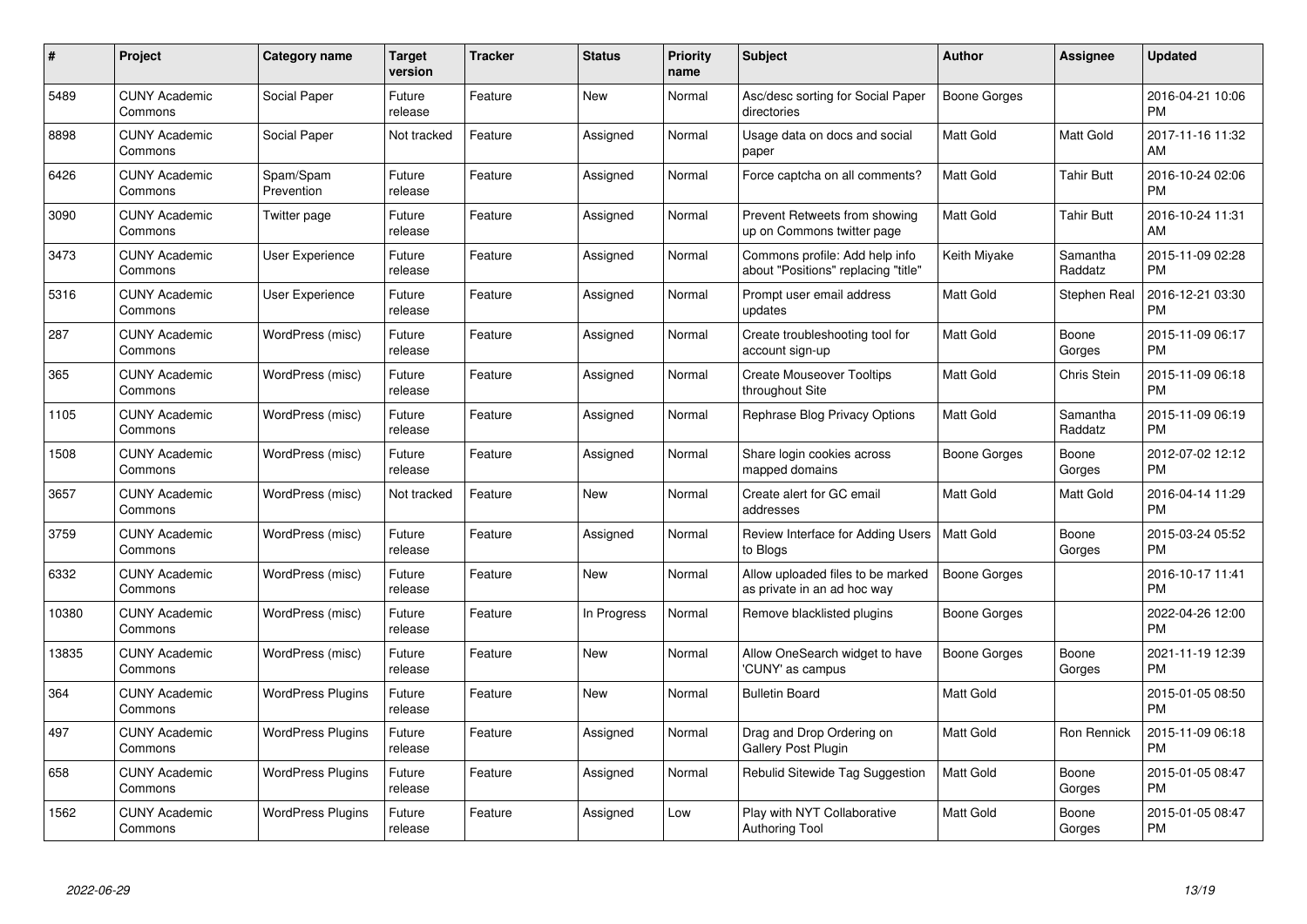| #     | Project                         | <b>Category name</b>     | <b>Target</b><br>version | <b>Tracker</b> | <b>Status</b>        | <b>Priority</b><br>name | <b>Subject</b>                                        | <b>Author</b>           | <b>Assignee</b>    | <b>Updated</b>                |
|-------|---------------------------------|--------------------------|--------------------------|----------------|----------------------|-------------------------|-------------------------------------------------------|-------------------------|--------------------|-------------------------------|
| 2223  | <b>CUNY Academic</b><br>Commons | <b>WordPress Plugins</b> | Future<br>release        | Feature        | Assigned             | Low                     | Add Participad to the CUNY<br><b>Academic Commons</b> | <b>Matt Gold</b>        | Boone<br>Gorges    | 2014-09-17 10:03<br><b>PM</b> |
| 8498  | <b>CUNY Academic</b><br>Commons | <b>WordPress Plugins</b> | Future<br>release        | Feature        | <b>New</b>           | Low                     | <b>Gravity Forms Email Users</b>                      | Raffi<br>Khatchadourian | Matt Gold          | 2017-10-13 12:58<br><b>PM</b> |
| 9947  | <b>CUNY Academic</b><br>Commons | <b>WordPress Plugins</b> | Future<br>release        | Feature        | Reporter<br>Feedback | Normal                  | Install H5P quiz plugin                               | Matt Gold               | Boone<br>Gorges    | 2018-09-11 11:01<br>AM        |
| 12121 | <b>CUNY Academic</b><br>Commons | <b>WordPress Plugins</b> | 2.0.3                    | Feature        | Reporter<br>Feedback | Normal                  | Embedding H5P Iframes on<br><b>Commons Site</b>       | Laurie Hurson           | Boone<br>Gorges    | 2022-06-29 11:32<br>AM        |
| 16314 | <b>CUNY Academic</b><br>Commons | <b>WordPress Plugins</b> |                          | Feature        | New                  | Normal                  | Install Multicollab plug-in?                          | Raffi<br>Khatchadourian |                    | 2022-06-29 03:44<br><b>PM</b> |
| 412   | <b>CUNY Academic</b><br>Commons | <b>WordPress Themes</b>  | Future<br>release        | Feature        | Assigned             | Normal                  | <b>Featured Themes</b>                                | Matt Gold               | Dominic<br>Giglio  | 2015-01-05 08:44<br><b>PM</b> |
| 8211  | <b>CUNY Academic</b><br>Commons | <b>WordPress Themes</b>  | Future<br>release        | Feature        | <b>New</b>           | Normal                  | Theme Suggestions: Material<br>Design-Inspired Themes | Margaret Galvan         | Margaret<br>Galvan | 2017-08-07 02:48<br><b>PM</b> |
| 8607  | <b>CUNY Academic</b><br>Commons |                          | Not tracked              | Support        | <b>New</b>           | Normal                  | Paypal?                                               | Marilyn Weber           | Matt Gold          | 2018-05-15 01:37<br><b>PM</b> |
| 9207  | <b>CUNY Academic</b><br>Commons |                          | Future<br>release        | Support        | Reporter<br>Feedback | Normal                  | display dashboards made in<br>Tableau?                | Marilyn Weber           | Boone<br>Gorges    | 2018-04-10 10:42<br>AM        |
| 10657 | <b>CUNY Academic</b><br>Commons |                          | Not tracked              | Support        | Reporter<br>Feedback | Normal                  | child theme problems                                  | Marilyn Weber           |                    | 2018-11-08 01:19<br><b>PM</b> |
| 11149 | <b>CUNY Academic</b><br>Commons |                          | Not tracked              | Support        | Reporter<br>Feedback | Normal                  | comments getting blocked                              | Marilyn Weber           | Raymond<br>Hoh     | 2019-03-26 11:40<br>AM        |
| 11509 | <b>CUNY Academic</b><br>Commons |                          | Not tracked              | Support        | Reporter<br>Feedback | Normal                  | deleted Page causing a Menu<br>problem?               | Marilyn Weber           |                    | 2019-06-04 09:54<br>AM        |
| 11519 | <b>CUNY Academic</b><br>Commons |                          | Not tracked              | Support        | Assigned             | Normal                  | comment option not appearing                          | Marilyn Weber           |                    | 2019-09-24 10:28<br>AM        |
| 11771 | <b>CUNY Academic</b><br>Commons |                          | Not tracked              | Support        | Reporter<br>Feedback | Normal                  | post displays in sections                             | Marilyn Weber           |                    | 2019-08-20 10:34<br>AM        |
| 11787 | <b>CUNY Academic</b><br>Commons |                          | Not tracked              | Support        | Reporter<br>Feedback | Normal                  | automated comments notifications<br>on ZenDesk        | <b>Marilyn Weber</b>    |                    | 2019-08-26 06:18<br><b>PM</b> |
| 11848 | <b>CUNY Academic</b><br>Commons |                          | Not tracked              | Support        | Hold                 | Normal                  | a Dean of Faculty wants to share<br>a large file      | <b>Marilyn Weber</b>    |                    | 2019-09-24 08:44<br>AM        |
| 12004 | <b>CUNY Academic</b><br>Commons |                          | Not tracked              | Support        | Reporter<br>Feedback | Normal                  | Notifications for spam blog<br>comments               | Gina Cherry             | Raymond<br>Hoh     | 2019-11-01 12:05<br><b>PM</b> |
| 12328 | <b>CUNY Academic</b><br>Commons |                          | Not tracked              | Support        | New                  | Normal                  | Sign up Code for Non-CUNY<br>Faculty                  | Laurie Hurson           |                    | 2020-01-28 10:25<br>AM        |
| 12352 | <b>CUNY Academic</b><br>Commons |                          | Not tracked              | Support        | <b>New</b>           | Normal                  | "posts list" page builder block<br>option             | Marilyn Weber           |                    | 2020-02-03 01:29<br><b>PM</b> |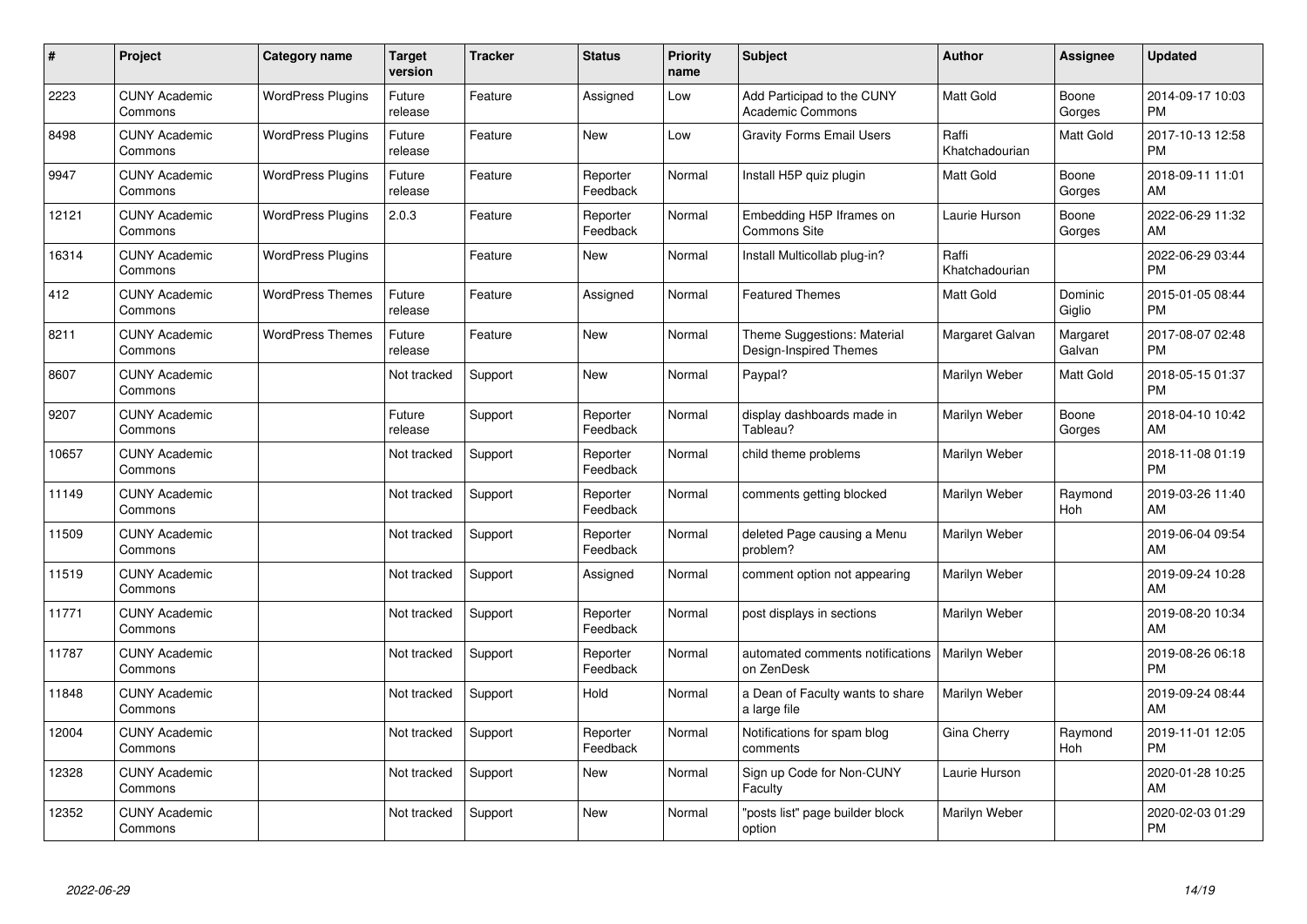| #     | Project                         | <b>Category name</b> | <b>Target</b><br>version | <b>Tracker</b> | <b>Status</b>        | <b>Priority</b><br>name | <b>Subject</b>                                                    | <b>Author</b>        | <b>Assignee</b> | <b>Updated</b>                |
|-------|---------------------------------|----------------------|--------------------------|----------------|----------------------|-------------------------|-------------------------------------------------------------------|----------------------|-----------------|-------------------------------|
| 12484 | <b>CUNY Academic</b><br>Commons |                      | Not tracked              | Support        | Reporter<br>Feedback | Normal                  | Sign up Code for COIL Course<br>starting in March                 | Laurie Hurson        | Matt Gold       | 2020-03-02 02:26<br><b>PM</b> |
| 13034 | <b>CUNY Academic</b><br>Commons |                      | Not tracked              | Support        | Reporter<br>Feedback | Normal                  | a site is asking people to join the<br>Commons to get a download  | Marilyn Weber        |                 | 2020-07-12 07:23<br><b>AM</b> |
| 13255 | <b>CUNY Academic</b><br>Commons |                      | Not tracked              | Support        | Reporter<br>Feedback | Normal                  | Accessibility problems                                            | Marilyn Weber        |                 | 2020-09-01 05:48<br><b>PM</b> |
| 13286 | <b>CUNY Academic</b><br>Commons |                      | Not tracked              | Support        | <b>New</b>           | Normal                  | problem connecting with<br>WordPress app                          | Marilyn Weber        | Raymond<br>Hoh  | 2020-09-08 11:16<br>AM        |
| 14398 | <b>CUNY Academic</b><br>Commons |                      | Not tracked              | Support        | Reporter<br>Feedback | Normal                  | Events plug-in notification problem                               | <b>Marilyn Weber</b> |                 | 2021-05-11 11:21<br><b>AM</b> |
| 14538 | <b>CUNY Academic</b><br>Commons |                      | Not tracked              | Support        | Reporter<br>Feedback | Normal                  | <b>Weebly To Commons</b>                                          | Laurie Hurson        |                 | 2021-09-14 10:47<br>AM        |
| 14784 | <b>CUNY Academic</b><br>Commons |                      |                          | Support        | Reporter<br>Feedback | Normal                  | User report of logo problem when<br>using Customizer theme        | Marilyn Weber        |                 | 2021-09-17 10:25<br>AM        |
| 14842 | <b>CUNY Academic</b><br>Commons |                      | Not tracked              | Support        | Reporter<br>Feedback | Normal                  | Question about widgets and block<br>editor                        | Gina Cherry          |                 | 2021-10-06 03:01<br><b>PM</b> |
| 14900 | <b>CUNY Academic</b><br>Commons |                      | Not tracked              | Support        | Reporter<br>Feedback | Normal                  | previous theme?                                                   | Marilyn Weber        |                 | 2021-10-25 10:31<br>AM        |
| 15045 | <b>CUNY Academic</b><br>Commons |                      |                          | Support        | <b>New</b>           | Normal                  | no result for KCeL in the search<br>box on the commons            | Marilyn Weber        |                 | 2021-12-10 11:29<br>AM        |
| 15169 | <b>CUNY Academic</b><br>Commons |                      | 2.0.3                    | Support        | Reporter<br>Feedback | Normal                  | new Prelude website zipfiles for<br>custom theme and other files. | Marilyn Weber        |                 | 2022-06-29 11:32<br>AM        |
| 15176 | <b>CUNY Academic</b><br>Commons |                      | Not tracked              | Support        | Reporter<br>Feedback | Normal                  | Archiving Q Writing & Old<br>Wordpress Sites on the Commons       | Laurie Hurson        |                 | 2022-02-08 10:28<br>AM        |
| 15260 | <b>CUNY Academic</b><br>Commons |                      |                          | Support        | Reporter<br>Feedback | Normal                  | Diacritical markings   European<br><b>Stages</b>                  | Marilyn Weber        |                 | 2022-02-04 08:16<br>AM        |
| 15370 | <b>CUNY Academic</b><br>Commons |                      |                          | Support        | Reporter<br>Feedback | Normal                  | All-in-One Event Calendar?                                        | Marilyn Weber        |                 | 2022-02-17 11:03<br><b>AM</b> |
| 15565 | <b>CUNY Academic</b><br>Commons |                      |                          | Support        | New                  | Normal                  | Events - send updates to an email<br>listserv                     | Marilyn Weber        |                 | 2022-03-10 01:06<br><b>PM</b> |
| 15655 | <b>CUNY Academic</b><br>Commons |                      | 2.0.3                    | Support        | Reporter<br>Feedback | Normal                  | Event Aggregator plugin?                                          | Marilyn Weber        |                 | 2022-06-29 11:32<br>AM        |
| 15685 | <b>CUNY Academic</b><br>Commons |                      |                          | Support        | New                  | High                    | problem with chrome?                                              | Marilyn Weber        |                 | 2022-04-25 03:40<br><b>PM</b> |
| 15816 | <b>CUNY Academic</b><br>Commons |                      | Not tracked              | Support        | <b>New</b>           | Normal                  | slow loading at SPS                                               | Marilyn Weber        |                 | 2022-04-05 01:26<br><b>PM</b> |
| 16099 | <b>CUNY Academic</b><br>Commons |                      |                          | Support        | Reporter<br>Feedback | Normal                  | request for Newsletter Glue                                       | Marilyn Weber        |                 | 2022-05-13 12:14<br>PM        |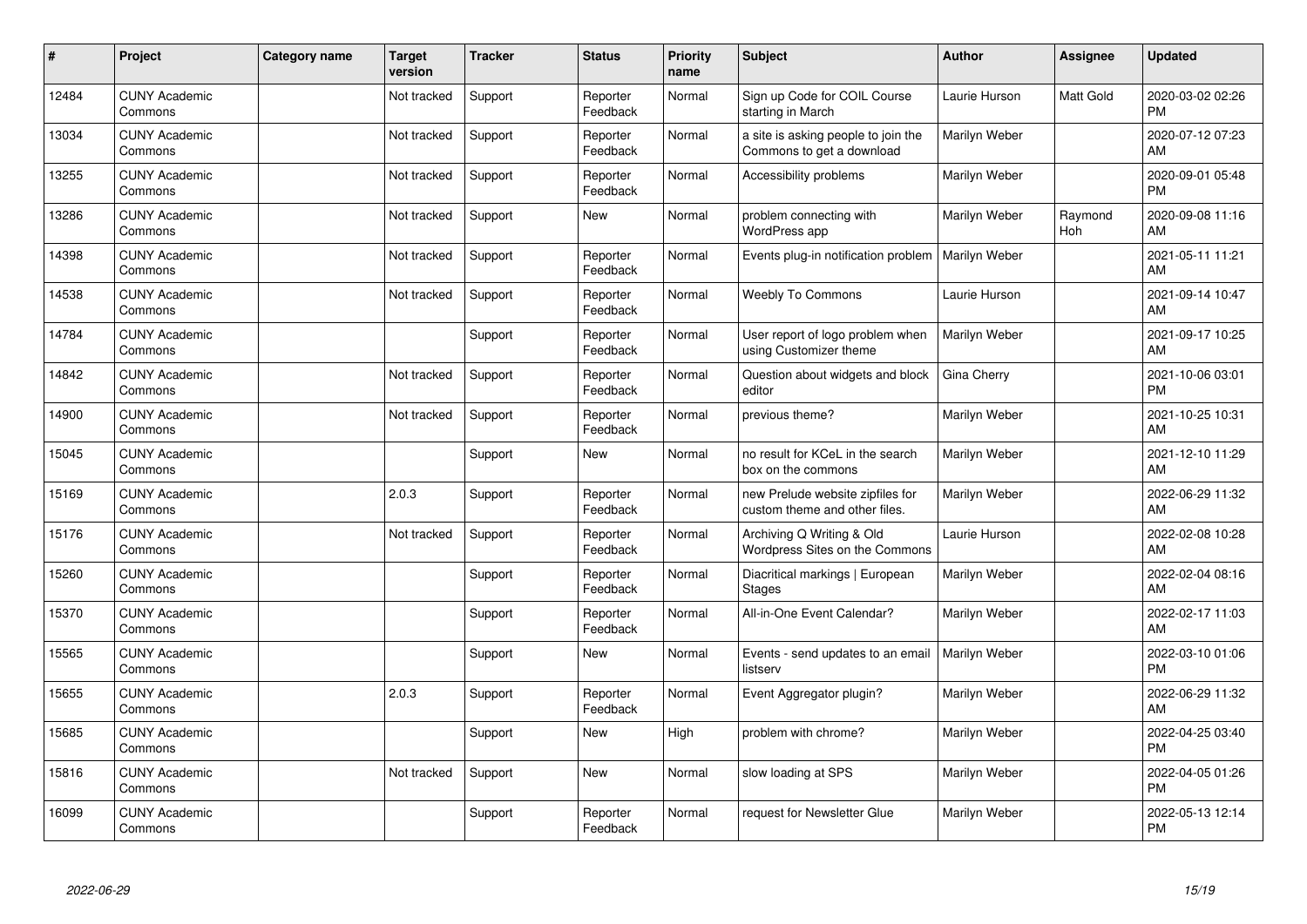| #     | Project                         | <b>Category name</b>      | <b>Target</b><br>version | <b>Tracker</b> | <b>Status</b>        | <b>Priority</b><br>name | <b>Subject</b>                                                                            | <b>Author</b>         | <b>Assignee</b>  | <b>Updated</b>                |
|-------|---------------------------------|---------------------------|--------------------------|----------------|----------------------|-------------------------|-------------------------------------------------------------------------------------------|-----------------------|------------------|-------------------------------|
| 16110 | <b>CUNY Academic</b><br>Commons |                           |                          | Support        | Reporter<br>Feedback | Normal                  | remove Creative Commons<br>license from pages?                                            | Marilyn Weber         | Raymond<br>Hoh   | 2022-05-17 06:11<br><b>PM</b> |
| 10839 | <b>CUNY Academic</b><br>Commons | About page                | Not tracked              | Support        | New                  | Normal                  | <b>Mission Statement Needs</b><br>Revision                                                | scott voth            | Matt Gold        | 2018-12-26 10:58<br>AM        |
| 4070  | <b>CUNY Academic</b><br>Commons | Analytics                 | Not tracked              | Support        | Assigned             | Normal                  | Request for JITP site analytics                                                           | <b>Matt Gold</b>      | Seth Persons     | 2016-02-23 03:09<br><b>PM</b> |
| 12350 | <b>CUNY Academic</b><br>Commons | <b>Blogs (BuddyPress)</b> | Not tracked              | Support        | Reporter<br>Feedback | Normal                  | URL creation problem                                                                      | Marilyn Weber         |                  | 2020-02-03 11:27<br>AM        |
| 14994 | <b>CUNY Academic</b><br>Commons | cdev.gc.cuny.edu          | Not tracked              | Support        | In Progress          | Normal                  | Clear Cache on CDEV                                                                       | scott voth            | Raymond<br>Hoh   | 2021-12-07 03:51<br><b>PM</b> |
| 10982 | <b>CUNY Academic</b><br>Commons | Domain Mapping            | Not tracked              | Support        | Reporter<br>Feedback | Normal                  | <b>CNAME</b> question                                                                     | scott voth            |                  | 2019-01-22 04:29<br><b>PM</b> |
| 11493 | <b>CUNY Academic</b><br>Commons | Domain Mapping            | Not tracked              | Support        | Reporter<br>Feedback | Normal                  | Domain Mapping Request - Talia<br>Schaffer                                                | scott voth            | Matt Gold        | 2019-08-06 08:39<br>AM        |
| 11883 | <b>CUNY Academic</b><br>Commons | Help/Codex                | Not tracked              | Support        | New                  | Normal                  | Need Embedding Help Page<br>Update (Tableau)                                              | Anthony Wheeler       | scott voth       | 2019-09-24 08:49<br>AM        |
| 12382 | <b>CUNY Academic</b><br>Commons | Membership                | Not tracked              | Support        | <b>New</b>           | Normal                  | Email request change                                                                      | Marilyn Weber         | Marilyn<br>Weber | 2020-02-06 12:56<br><b>PM</b> |
| 11496 | <b>CUNY Academic</b><br>Commons | <b>Public Portfolio</b>   | 1.15.2                   | Support        | <b>New</b>           | Normal                  | Replace Twitter Icon on Member<br>Portfolio page                                          | scott voth            | Boone<br>Gorges  | 2019-06-06 01:03<br><b>PM</b> |
| 12247 | <b>CUNY Academic</b><br>Commons | Publicity                 | Not tracked              | Support        | New                  | Normal                  | <b>Screenshot of First Commons</b><br>Homepage                                            | scott voth            | scott voth       | 2020-01-14 12:08<br><b>PM</b> |
| 10273 | <b>CUNY Academic</b><br>Commons | Registration              | Not tracked              | Support        | Reporter<br>Feedback | Normal                  | users combining CF and campus<br>address                                                  | Marilyn Weber         |                  | 2019-09-18 10:58<br>AM        |
| 9729  | <b>CUNY Academic</b><br>Commons | <b>SEO</b>                | Not tracked              | Support        | New                  | Normal                  | 503 Errors showing on<br>newlaborforum.cuny.edu                                           | Diane Krauthamer      | Raymond<br>Hoh   | 2018-05-22 04:48<br><b>PM</b> |
| 13975 | <b>CUNY Academic</b><br>Commons | Social Paper              | Not tracked              | Support        | Reporter<br>Feedback | Normal                  | can't approve comments on Social<br>Paper paper                                           | Marilyn Weber         |                  | 2021-02-12 09:33<br>AM        |
| 9941  | <b>CUNY Academic</b><br>Commons | Wiki                      | Not tracked              | Support        | Assigned             | Normal                  | Wiki functionality                                                                        | <b>Matt Gold</b>      | Boone<br>Gorges  | 2018-06-26 10:57<br>AM        |
| 11386 | <b>CUNY Academic</b><br>Commons | WordPress - Media         | Not tracked              | Support        | Reporter<br>Feedback | Normal                  | disappearing images                                                                       | scott voth            | Boone<br>Gorges  | 2019-05-14 10:32<br>AM        |
| 11449 | <b>CUNY Academic</b><br>Commons | WordPress - Media         | Not tracked              | Support        | Reporter<br>Feedback | Normal                  | Cloning Media Library for JITP<br>from Staging to Production Site                         | <b>Patrick DeDauw</b> | Boone<br>Gorges  | 2019-05-13 12:00<br><b>PM</b> |
| 636   | <b>CUNY Academic</b><br>Commons | WordPress (misc)          | Not tracked              | Support        | Assigned             | Normal                  | Create Lynda.com-like Table of<br><b>Contents for Prospective Tutorial</b><br>Screencasts | Matt Gold             | scott voth       | 2016-02-23 03:12<br><b>PM</b> |
| 2175  | <b>CUNY Academic</b><br>Commons | WordPress (misc)          | Not tracked              | Support        | Assigned             | Normal                  | Subscibe 2 vs. Jetpack<br>subscription options                                            | local admin           | Matt Gold        | 2016-01-26 04:58<br><b>PM</b> |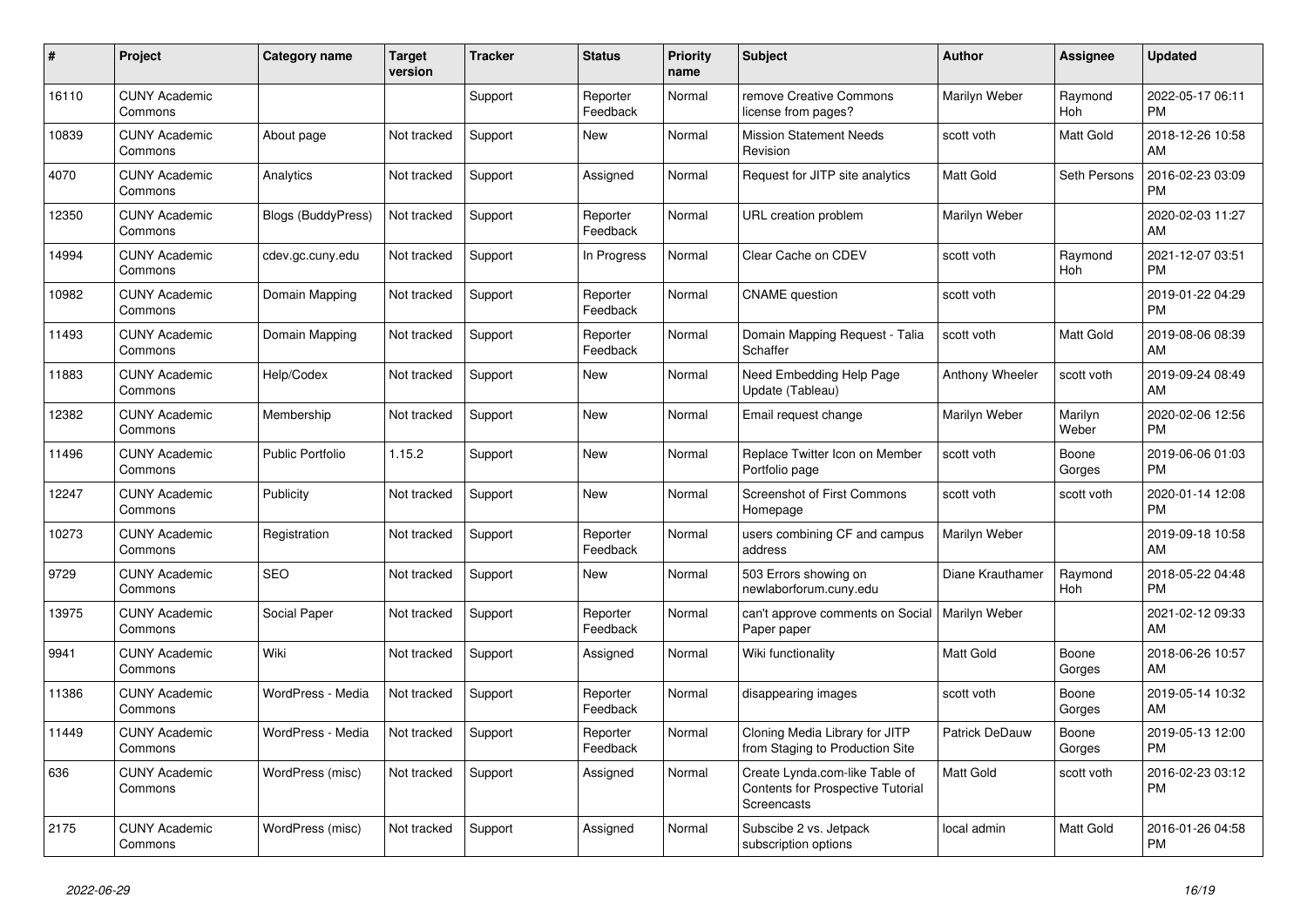| #     | Project                         | <b>Category name</b>     | <b>Target</b><br>version | <b>Tracker</b> | <b>Status</b>        | Priority<br>name | <b>Subject</b>                                                      | <b>Author</b>    | <b>Assignee</b>     | <b>Updated</b>                |
|-------|---------------------------------|--------------------------|--------------------------|----------------|----------------------|------------------|---------------------------------------------------------------------|------------------|---------------------|-------------------------------|
| 11624 | <b>CUNY Academic</b><br>Commons | WordPress (misc)         | Not tracked              | Support        | <b>New</b>           | Normal           | Change pages into posts or swap<br>database for a Commons site?     | Stephen Klein    | Raymond<br>Hoh      | 2019-07-09 11:04<br>AM        |
| 14074 | <b>CUNY Academic</b><br>Commons | WordPress (misc)         | Not tracked              | Support        | Reporter<br>Feedback | Normal           | page password protection problem                                    | Marilyn Weber    |                     | 2021-03-02 11:03<br>AM        |
| 14983 | <b>CUNY Academic</b><br>Commons | WordPress (misc)         | Not tracked              | Support        | Reporter<br>Feedback | Normal           | "Read More" tag not working                                         | Rebecca Krisel   | Raymond<br>Hoh      | 2021-11-23 01:17<br><b>PM</b> |
| 15767 | <b>CUNY Academic</b><br>Commons | WordPress (misc)         |                          | Support        | <b>New</b>           | Normal           | Site loading slowly                                                 | scott voth       | Boone<br>Gorges     | 2022-04-04 08:56<br><b>PM</b> |
| 5826  | <b>CUNY Academic</b><br>Commons | <b>WordPress Plugins</b> | Future<br>release        | Support        | Reporter<br>Feedback | Normal           | <b>Remove Subscription Options</b><br>plugin from directory         | Sarah Morgano    | Sarah<br>Morgano    | 2016-10-21 04:14<br><b>PM</b> |
| 9211  | <b>CUNY Academic</b><br>Commons | <b>WordPress Plugins</b> | Future<br>release        | Support        | Reporter<br>Feedback | Normal           | Auto-Role Setting in Forum Plugin<br>Causing Some Confusion         | Luke Waltzer     | Boone<br>Gorges     | 2018-03-13 11:44<br>AM        |
| 11545 | <b>CUNY Academic</b><br>Commons | <b>WordPress Plugins</b> | Not tracked              | Support        | New                  | Normal           | Twitter searches in WordPress                                       | Gina Cherry      | Matt Gold           | 2019-09-23 01:03<br><b>PM</b> |
| 11788 | <b>CUNY Academic</b><br>Commons | <b>WordPress Plugins</b> | Future<br>release        | Support        | Reporter<br>Feedback | Normal           | Plugin Request - Browse Aloud                                       | scott voth       |                     | 2019-09-24 08:42<br>AM        |
| 12741 | <b>CUNY Academic</b><br>Commons | <b>WordPress Plugins</b> | Not tracked              | Support        | Reporter<br>Feedback | Normal           | Tableau Public Viz Block                                            | Marilyn Weber    | Raymond<br>Hoh      | 2020-05-12 11:00<br>AM        |
| 13946 | <b>CUNY Academic</b><br>Commons | <b>WordPress Plugins</b> | 2.1.0                    | Support        | Assigned             | Normal           | <b>Custom Embed handler For</b><br>OneDrive files                   | scott voth       | Raymond<br>Hoh      | 2022-05-26 10:46<br>AM        |
| 3492  | <b>CUNY Academic</b><br>Commons | <b>WordPress Themes</b>  | Future<br>release        | Support        | Assigned             | Normal           | Add CBOX theme to the<br>Commons                                    | scott voth       | Raymond<br>Hoh      | 2014-10-08 05:55<br><b>PM</b> |
| 14911 | <b>CUNY Academic</b><br>Commons | <b>WordPress Themes</b>  | Not tracked              | Support        | New                  | Normal           | Twentytwentyone theme                                               | Marilyn Weber    |                     | 2021-10-28 10:37<br>AM        |
| 4986  | <b>CUNY Academic</b><br>Commons | <b>ZenDesk</b>           | Not tracked              | Support        | Assigned             | Normal           | Prepare documentation for<br>Zendesk re web widget                  | <b>Matt Gold</b> | Samantha<br>Raddatz | 2016-02-25 03:09<br><b>PM</b> |
| 2666  | <b>CUNY Academic</b><br>Commons | About page               | Not tracked              | Documentation  | Assigned             | Normal           | <b>Update About Text</b>                                            | Chris Stein      | Luke Waltzer        | 2016-03-04 11:19<br>AM        |
| 3524  | <b>CUNY Academic</b><br>Commons | Documentation            | Not tracked              | Documentation  | Assigned             | Normal           | Post describing all you can do<br>when starting up a new blog/group | Matt Gold        | scott voth          | 2014-10-04 12:56<br><b>PM</b> |
| 12392 | <b>CUNY Academic</b><br>Commons | Help/Codex               | Not tracked              | Documentation  | New                  | Normal           | <b>Updates to Common Commons</b><br>Questions on Help Page          | scott voth       | Margaret<br>Galvan  | 2020-02-11 10:53<br>AM        |
| 3565  | <b>CUNY Academic</b><br>Commons | My Commons               | Not tracked              | Documentation  | <b>New</b>           | Normal           | Load Newest inconsistencies                                         | Chris Stein      | scott voth          | 2015-11-09 01:16<br><b>PM</b> |
| 8666  | <b>CUNY Academic</b><br>Commons | Teaching                 | Not tracked              | Documentation  | Assigned             | Normal           | Create Teaching on the Commons<br>Resource Page                     | <b>Matt Gold</b> | Laurie Hurson       | 2019-09-23 03:16<br><b>PM</b> |
| 9015  | CUNY Academic<br>Commons        | Groups (misc)            | Not tracked              | Outreach       | Assigned             | Normal           | Email group admins the email<br>addresses of their groups           | <b>Matt Gold</b> | Matt Gold           | 2018-01-02 09:54<br>AM        |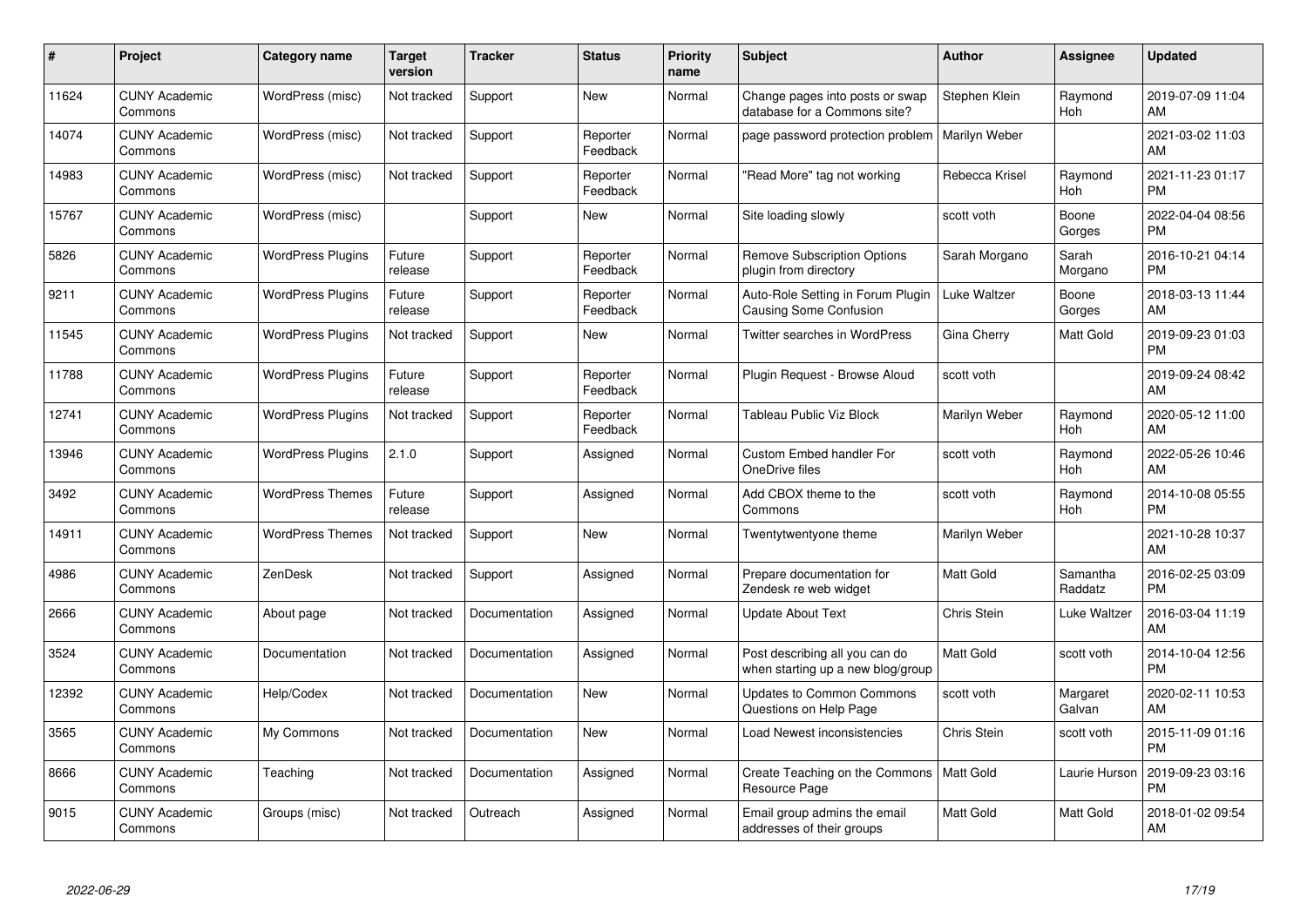| #     | Project                         | Category name          | <b>Target</b><br>version | <b>Tracker</b> | <b>Status</b>        | <b>Priority</b><br>name | <b>Subject</b>                                                                       | <b>Author</b>    | Assignee            | <b>Updated</b>                |
|-------|---------------------------------|------------------------|--------------------------|----------------|----------------------|-------------------------|--------------------------------------------------------------------------------------|------------------|---------------------|-------------------------------|
| 3369  | <b>CUNY Academic</b><br>Commons | Reply By Email         | Not tracked              | Outreach       | Hold                 | Normal                  | Release reply by email to WP<br>plugin directory                                     | Matt Gold        | Raymond<br>Hoh      | 2016-03-01 12:46<br><b>PM</b> |
| 2612  | <b>CUNY Academic</b><br>Commons |                        | Not tracked              | Publicity      | Assigned             | Normal                  | Pinterest site for the Commons                                                       | local admin      | Sarah<br>Morgano    | 2016-03-04 11:19<br>AM        |
| 5298  | <b>CUNY Academic</b><br>Commons |                        | Not tracked              | Publicity      | New                  | Normal                  | Survey Pop-Up Text                                                                   | Samantha Raddatz | Samantha<br>Raddatz | 2016-03-22 12:27<br><b>PM</b> |
| 6665  | <b>CUNY Academic</b><br>Commons |                        | Not tracked              | Publicity      | <b>New</b>           | Normal                  | Dead Link in 1.10 announcement<br>post                                               | Paige Dupont     | Stephen Real        | 2016-12-01 03:11<br><b>PM</b> |
| 11393 | <b>CUNY Academic</b><br>Commons |                        | Not tracked              | Publicity      | <b>New</b>           | Normal                  | After 1.15 release, ceate a hero<br>slide and post about adding a site<br>to a group | scott voth       | Patrick<br>Sweeney  | 2019-05-14 10:32<br>AM        |
| 14475 | <b>CUNY Academic</b><br>Commons |                        | Not tracked              | Publicity      | <b>New</b>           | Normal                  | <b>OER Showcase Page</b>                                                             | Laurie Hurson    | Laurie Hurson       | 2021-09-14 10:46<br>AM        |
| 14504 | <b>CUNY Academic</b><br>Commons |                        | Not tracked              | Publicity      | Reporter<br>Feedback | Normal                  | Adding showcases to home page<br>menu                                                | Laurie Hurson    | Boone<br>Gorges     | 2022-01-19 03:26<br><b>PM</b> |
| 3506  | <b>CUNY Academic</b><br>Commons | Publicity              | 1.7                      | Publicity      | New                  | Normal                  | Prepare 1.7 email messaging                                                          | Micki Kaufman    | Micki<br>Kaufman    | 2014-10-01 12:36<br><b>PM</b> |
| 3509  | <b>CUNY Academic</b><br>Commons | Publicity              | 1.7                      | Publicity      | New                  | Normal                  | Create 1.7 digital signage imagery                                                   | Micki Kaufman    | Marilyn<br>Weber    | 2014-10-01 12:40<br><b>PM</b> |
| 3510  | <b>CUNY Academic</b><br>Commons | Publicity              | 1.7                      | Publicity      | Assigned             | Normal                  | Post on the News Blog re: 'My<br>Commons'                                            | Micki Kaufman    | Sarah<br>Morgano    | 2014-10-15 11:18<br>AM        |
| 3511  | <b>CUNY Academic</b><br>Commons | Publicity              | 1.7                      | Publicity      | Assigned             | Normal                  | Social media for 1.7                                                                 | Micki Kaufman    | Sarah<br>Morgano    | 2014-10-14 03:32<br><b>PM</b> |
| 6014  | <b>CUNY Academic</b><br>Commons | Publicity              | Future<br>release        | Publicity      | Reporter<br>Feedback | Normal                  | Google search listing                                                                | <b>Matt Gold</b> | Boone<br>Gorges     | 2016-09-21 03:48<br><b>PM</b> |
| 4235  | <b>CUNY Academic</b><br>Commons |                        | Not tracked              | Design/UX      | Assigned             | Normal                  | Explore user experience around<br>comments on forum topics vs docs                   | Matt Gold        | Samantha<br>Raddatz | 2015-07-21 10:23<br>AM        |
| 15210 | <b>CUNY Academic</b><br>Commons | Analytics              | Not tracked              | Design/UX      | <b>New</b>           | Normal                  | Google Analytics improvements                                                        | Colin McDonald   | Boone<br>Gorges     | 2022-05-24 10:47<br>AM        |
| 7624  | <b>CUNY Academic</b><br>Commons | BuddyPress (misc)      | Future<br>release        | Design/UX      | <b>New</b>           | Normal                  | <b>BP Notifications</b>                                                              | Luke Waltzer     | Paige Dupont        | 2017-02-08 10:43<br><b>PM</b> |
| 4226  | <b>CUNY Academic</b><br>Commons | <b>BuddyPress Docs</b> | Future<br>release        | Design/UX      | <b>New</b>           | Normal                  | Add option to connect a Doc with<br>a Group                                          | Samantha Raddatz | Samantha<br>Raddatz | 2015-09-09 04:08<br><b>PM</b> |
| 4027  | <b>CUNY Academic</b><br>Commons | Commons In A Box       | Not tracked              | Design/UX      | Assigned             | Normal                  | Usability review of CBOX update<br>procedures                                        | <b>Matt Gold</b> | Samantha<br>Raddatz | 2015-05-11 06:36<br><b>PM</b> |
| 860   | <b>CUNY Academic</b><br>Commons | Design                 | Future<br>release        | Design/UX      | Assigned             | Normal                  | <b>Standardize Button Treatment</b><br><b>Across the Commons</b>                     | Chris Stein      | Chris Stein         | 2014-05-01 09:45<br>AM        |
| 10439 | <b>CUNY Academic</b><br>Commons | Design                 | 2.1.0                    | Design/UX      | <b>New</b>           | Normal                  | Create Style Guide for Commons                                                       | Sonja Leix       | Sara Cannon         | 2022-06-28 01:43<br><b>PM</b> |